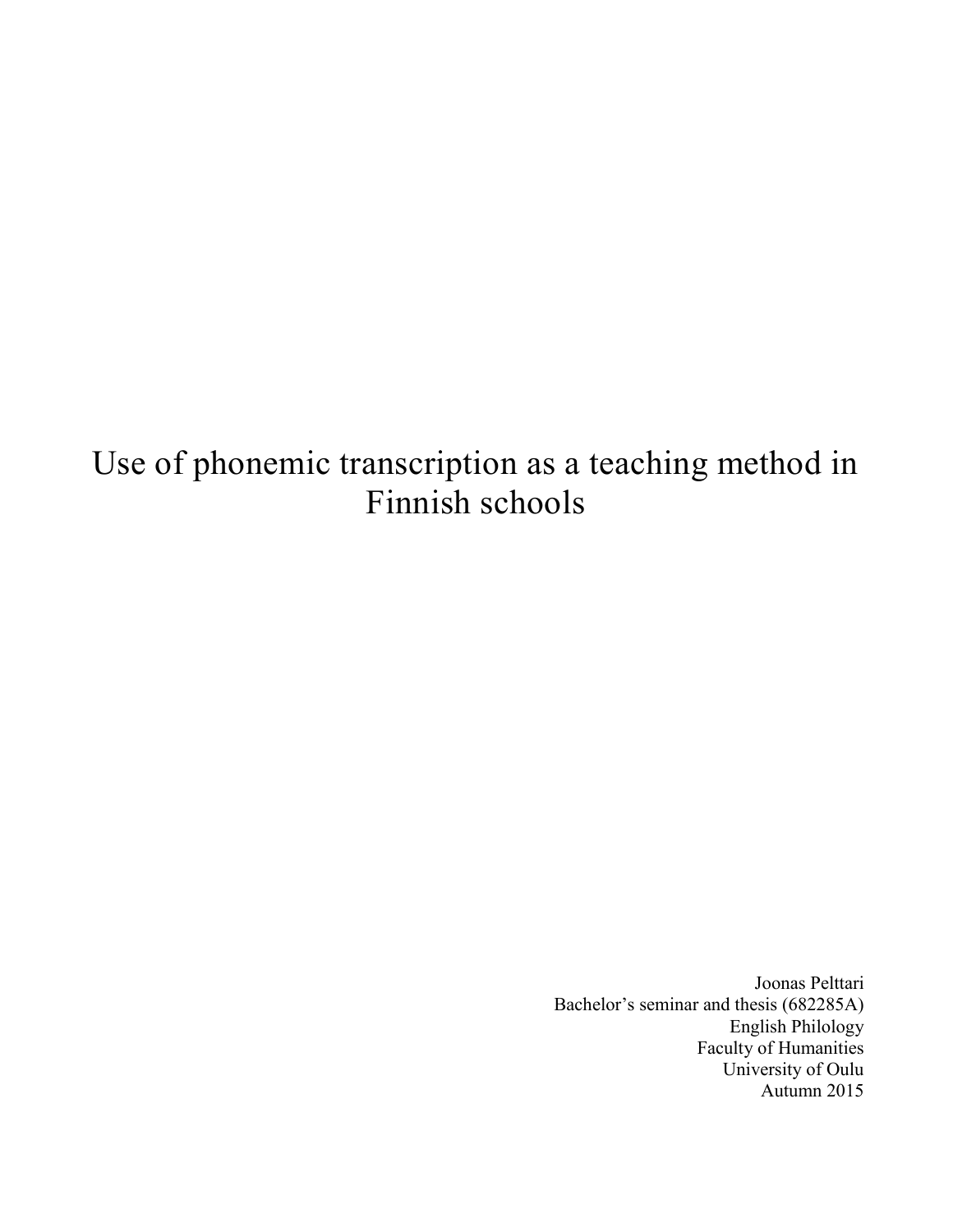# **Table of contents**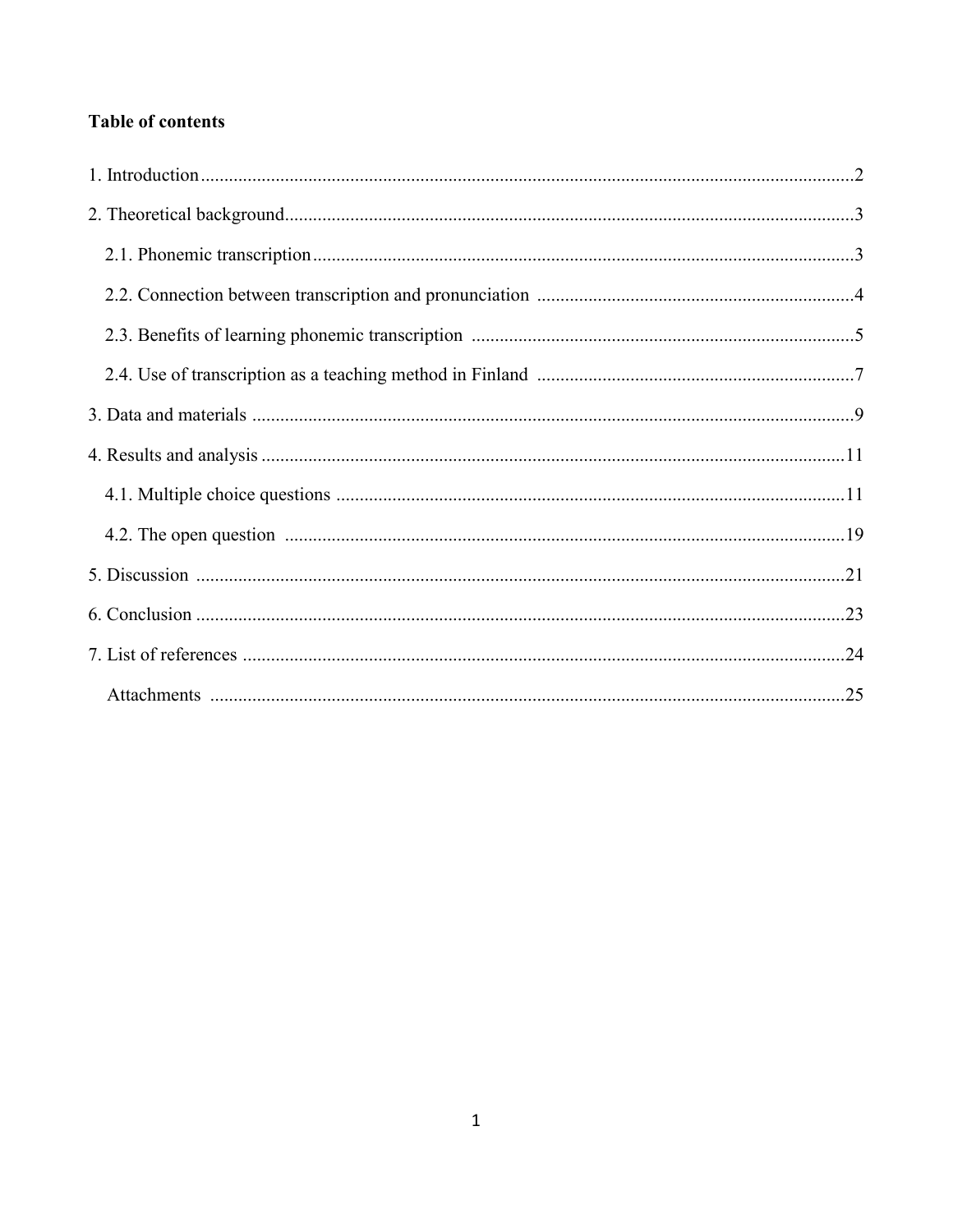## **1. Introduction**

Phonemic transcription is a familiar sight to every student who has studied English as a foreign language. It is used in many schoolbook series to teach the pronunciation of new words added into the students' vocabulary. It is considered, by Lintunen (2004) among many others, extremely effective for Finnish learners of English in particular, as it serves as a medium between text and speech, and because these two languages are almost opposites in terms of letter-to-sound correspondence. However, recent studies have suggested that the teaching of phonemic symbols, along with pronunciation teaching in general, does not reach its full potential in Finnish classrooms. Although phonemic transcription is just one of many pronunciation teaching methods available, it seems that the overall negligence of pronunciation teaching has caused it to become rather irregular and disorderly.

The purpose of this study is to determine what kind of experiences of phonemic transcription Finnish upper secondary school graduates have. The study was conducted using a questionnaire (Appendix 1) that includes not only questions considering the use of phonemic transcription in English teaching, but also small exercises to determine the level of the respondents' transcription skills. The questionnaire also has an open question in the end to help the author understand the results better and to gain data that cannot be obtained using only simple multiple choice questions.

Following research questions will be answered:

- 1. Has phonemic transcription been taught to Finnish upper secondary school graduates?
- 2. How well can Finnish upper secondary school graduates read phonemic transcription? 3. What kind of experiences of phonemic transcription in English teaching do Finnish
- upper secondary school graduates have?

The motivation behind this study is the author's interest in pronunciation teaching, which he thinks is insufficient in Finnish schools. Phonemic transcription was chosen as the teaching method under closer inspection due to the fact that the author himself found it extremely beneficial for improving his own pronunciation, and as he wanted to acquire objective data to back his personal experiences.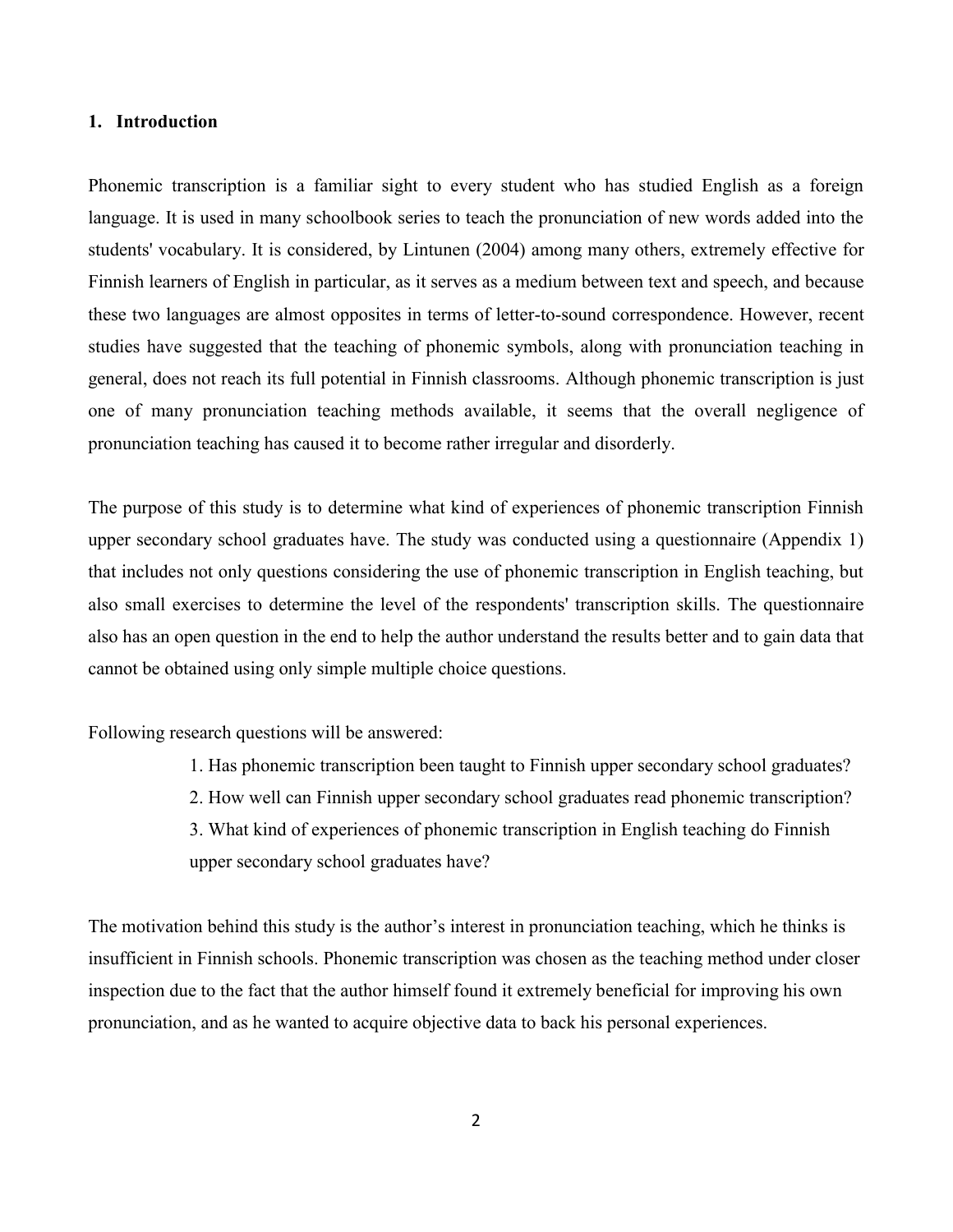## **2. Theoretical background**

In this section phonemic transcription and its use as a teaching method will be shortly introduced.

#### **2.1 Phonemic transcription**

Phonology is the study of sound systems in different languages. Different units of sounds, phonemes, are most commonly transcribed in English using the International Phonetic Alphabet (IPA), that consists of alphabetic symbols (such as /a/ and /ŋ/) and non-alphabetic symbols (such as /:/ and /'/) that are used to describe sounds and other aspects of sounds such as length and intonation. The reason why the use of phonetic alphabet is very important in the study of pronunciation is the fact that graphemes we use in writing are not sufficient or versatile enough to cover all required aspects of speech. The IPA was founded as early as in 1886 by English and French language teachers, and as the study of speech and phonetics has progressed, the amount of symbols required to express speech and sounds of different languages has also increased (Morris-Wilson 2004).

According to IPA Handbook, the IPA Alphabet can be used as a way to: "show pronunciation in a dictionary, to record a language in linguistic fieldwork, to form the basis of a writing system for a language, or to annotate acoustic and other displays in the analysis of speech" (IPA Handbook, 1999, p. 3), and for these purposes a generally agreed set of symbols is required. Although the IPA Alphabet fulfills this role, there is a lot of variation in the use of these symbols, as the scientific communities from different countries prefer the use of symbols that represent the sounds in their own language instead of IPA symbols, for example the use of ș or š instead of /ʃ/ (Wells, 2005, p. 2).

Transcription is the linear use of phonetic symbols. Like in the case of IPA Alphabet, there is a great deal of variation in the use of transcription as well. Phonetic transcription is "an umbrella term that is used to refer to several types of transcription" (Lintunen, 2004, p. 27), and often used interchangeably with other terms that refer to transcription. Phonetic transcription is also often used when referring to phonemic transcription, and although the terms are used interchangeably, the two types of transcription are actually quite different. Phonetic transcription tries to capture not only the phonological differences in sounds, but also the differences in the phonetic quality of the sounds, such as the aspiration of  $/t$  or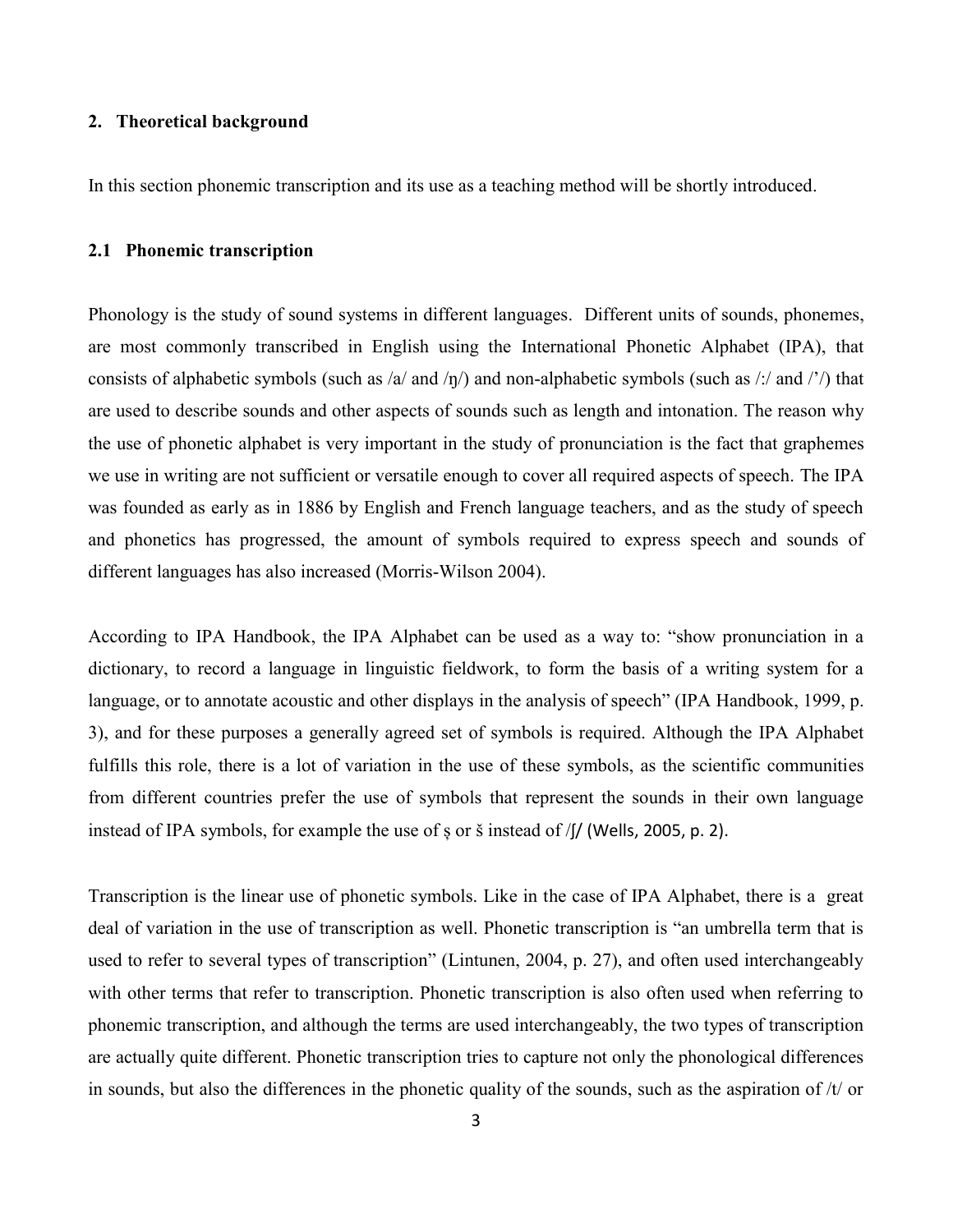the velarization of /l/. Phonemic transcription however, according to the IPA Handbook, "notes only phonological contrasts" (IPA Handbook, 1999, p. 160), and only aims to separate one phoneme from another. Purely phonemic transcription is also often referred to as "broad transcription" (and phonetic transcription naturally "narrow transcription"), although broad transcription may also refer to phonemic transcription that uses the roman alphabet as often as possible, replacing the IPA vowel symbols (for example  $\frac{1}{4}$  and  $\frac{1}{6}$  with the roman alternatives  $\frac{1}{1}$  and  $\frac{1}{1}$  (IPA Handbook 1999, p. 28-29). The two different types of transcription can easily be distinguished from each other, as the IPA Handbook recommends that phonetic transcription should be enclosed in square brackets [ ], and phonemic transcription in slanted lines or slashes / / (p. 160).

When transcription is used in school textbooks and dictionaries, phonemic transcription is often used due to its simplicity, and in order to reach a somewhat canonical pronunciation and transcription for the words (Lintunen, 2004, p. 30). Several different types of phonemic transcription exist, and there does not seem to be a standard version, as different authors argue for the usefulness of each system over another. According to Morris-Wilson (2004, p. 4-5), the system of Daniel Jones seems to be the most widely used form of transcription among Finnish publishers of school textbooks. Morris-Wilson himself argues for the use of the Cruttenden system, which is also used by the most authoritative pronouncing dictionaries of British English, such as The Oxford Dictionary of Pronunciation of Current English (2001). Morris-Wilson finds the Cruttenden system particularly suitable for Finnish students, as it has been strongly influenced by the Finnish vowel system, and manages to capture the differences in vowel length and quality much better than the prevalent Daniel Jones system.

# **2.2 Connection between transcription and pronunciation**

The connection between students' transcription skills and pronunciation has not been thoroughly researched, although some research concerning this subject has been made. One of these experiments was conducted by Šuštaršič in 1997 (mentioned in Lintunen, 2004, p.37) as he studied the pronunciation and transcription errors made by Slovene students of English. Šuštaršič had a group of students transcribe a written text, and after a week the students were asked to transcribe the same text again, but this time with the help of an audio recording of the text. The students made less errors when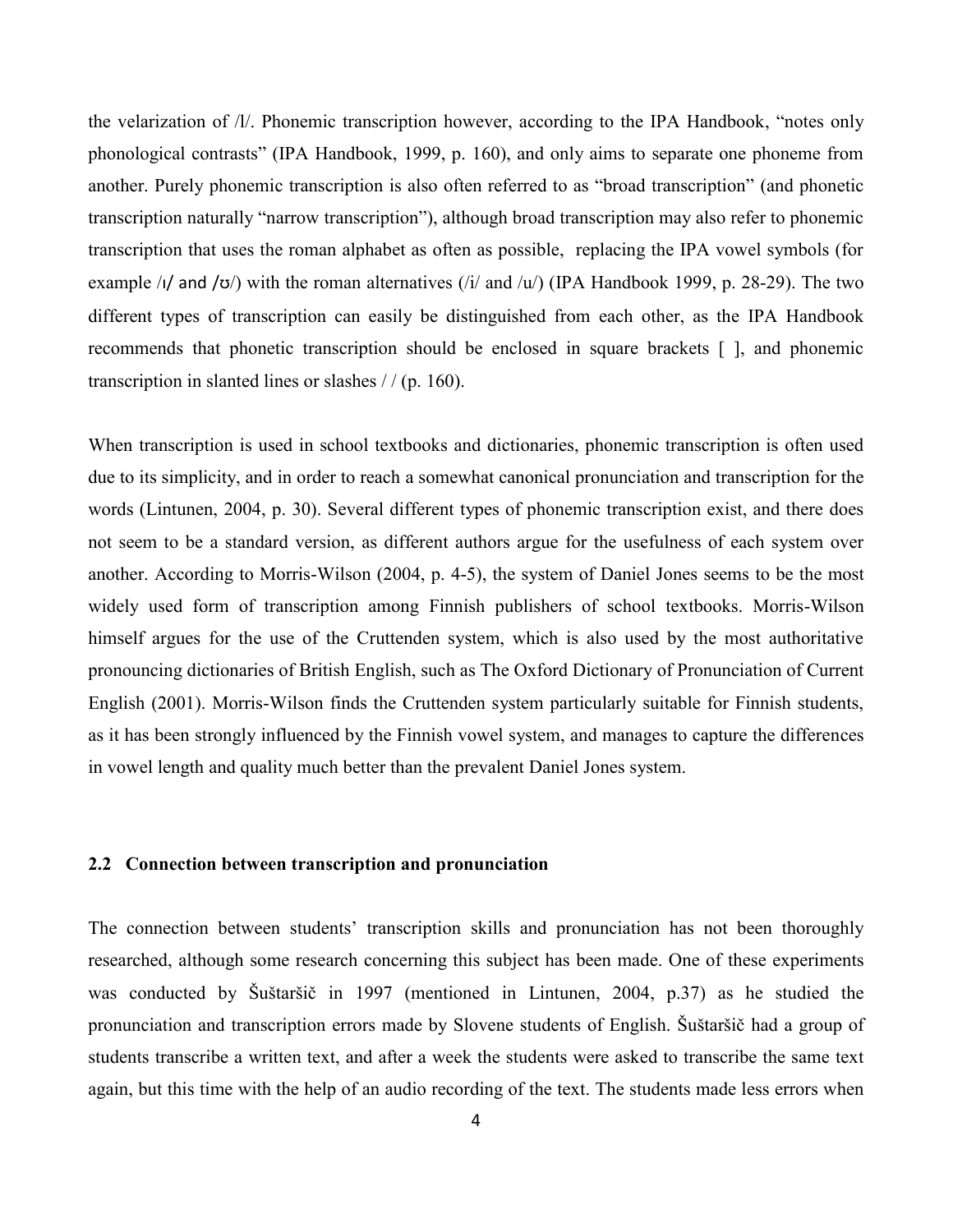transcribing with the help of the audio recording, as weak forms and stress patterns were easier to identify. However, the majority of errors made in the transcriptions were identical to those made in pronunciation, and often also those made by Slovene speakers of English, meaning there is definitely a connection between pronunciation and productive transcriptions.

Finding and confirming the connection between transcription skills and pronunciation was also one of the main goals in research conducted by Lintunen (2004). In his experiment, he taught his students both pronunciation and phonemic transcription simultaneously. Both pronunciation and transcription skills were tested three times in three months in an attempt to find a connection between the improvement of these two skills among university students. The subjects' performances in pronunciation and transcription tests correlated both qualitatively and quantitatively. Although it is impossible to say that transcription in particular had a great impact on the subjects' increase in pronunciation skills, it was noted that those who mastered transcription best also showed the greatest improvement in their pronunciation, and those who lacked transcription skills showed little to none improvement in pronunciation. In addition to this, a questionnaire was also sent to the students, enquiring if the students felt that the teaching of the phonemic script had improved their pronunciation. Out of 111 respondents, 82% overall believed that transcription had improved their pronunciation. 28% of the students were very positive towards the phonemic script, feeling that learning transcription had greatly increased the quality of their pronunciation. 4.5% of the students said that the phonemic script had no effect on their pronunciation, but all those students except one also felt that their pronunciation skills had not improved during the first year of their studies (p. 186). Although the results seem very positive, it should be noted that the experiment was conducted on first year university students, and it is unlikely that these results could be replicated with younger and less enthusiastic learners of English.

# **2.3 Benefits of learning phonemic transcription**

Learning phonemic transcription is considered to be particularly useful for Finnish students studying a language with weak letter-to-phoneme correspondence and ambiguous spelling such as English (Tergujeff 2012a), due to Finns being accustomed to the high letter-to-phoneme correspondence in their first language (Suomi et al. 2008), a principle that phonemic transcription also relies on. As these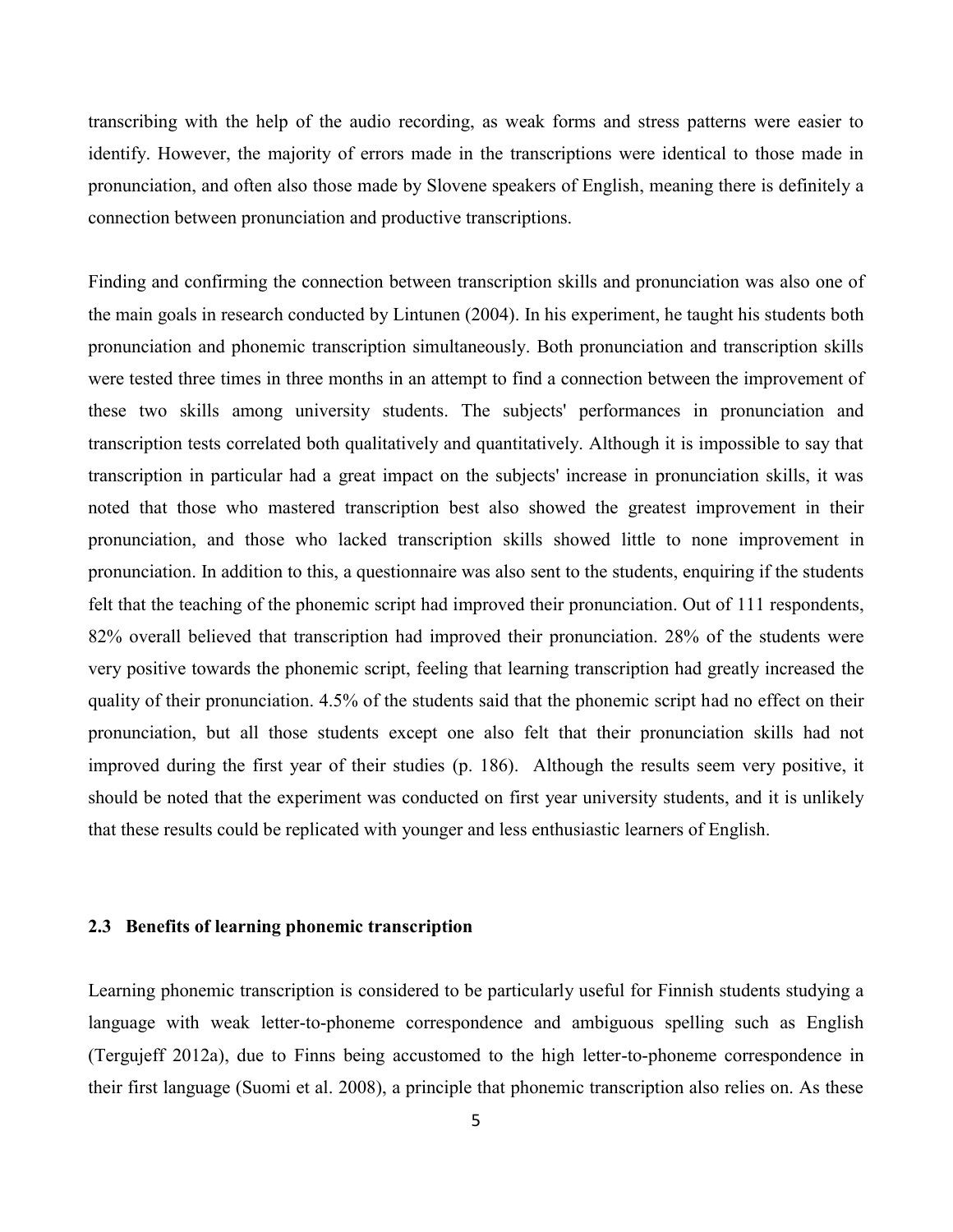languages contrast each other in terms of division between speech and writing, phonemic transcription that lies between the two can be used help speakers understand the connection between spoken and written language (Lintunen 2004). Although the high letter-to-phoneme correspondence in Finnish allows speakers to understand phonemic transcription better, it's also the source of many pronunciation difficulties, as the spelling of the word often draws the reader's attention away from the actual pronunciation of the word (Morris-Wilson 2009, p. 5).

Although various "reading rules" exist in English as well, it is necessary to learn the pronunciation of many words individually, as these rules are often complicated and many exceptions occur. Some spellings are also entirely ambiguous, such as homographic words (such as bass, live, wound) and many verb-noun and verb-adjective pairs (such as conduct, digest, object), and the intonation and vowel quality of these words cannot be determined without context. This is why the skill of reading phonemic symbols is essential when learning new words from dictionaries (Wells, 1996).

Learning phonemic transcription mainly increases learners' phonemic awareness and the accuracy of their speech, but it can also be used to teach suprasegmental features such as linking sounds and weak and strong forms of words (Lintunen 2004, p.36) that are vital when moving from accented speech into more fluent, naturally flowing pronunciation of English (Morris-Wilson 2009, p. 3). When strong and weak forms of words are considered, only the pronunciation of the strong forms are taught as words are taken out of context, and the weaker forms are hardly used at all (Morris-Wilson 2009, p. 3). One way of teaching the use of strong and weak versions would be reading aloud phonemic transcriptions, a method that Gerhard (1964, mentioned in Lintunen 2004, p. 35) considers the most effective method for improving students' pronunciation.

Phonemic transcription is also important when acquiring foreign language pronunciation as it gives a point of reference for the learner. Iivonen (1998, p. 19) states that without phonetic understanding (that can be improved using transcription) the hearer might not be able to recognize all the phonetic features of foreign language speech. He also states that learning of a sound requires the creation of a memory model, which the speaker then uses to produce the sound. If the memory model is created with insufficient accuracy, the first language of the speaker interferes, creating a foreign accent. Being accustomed to the phonetic system of their mother tongue, people often do not hear foreign languages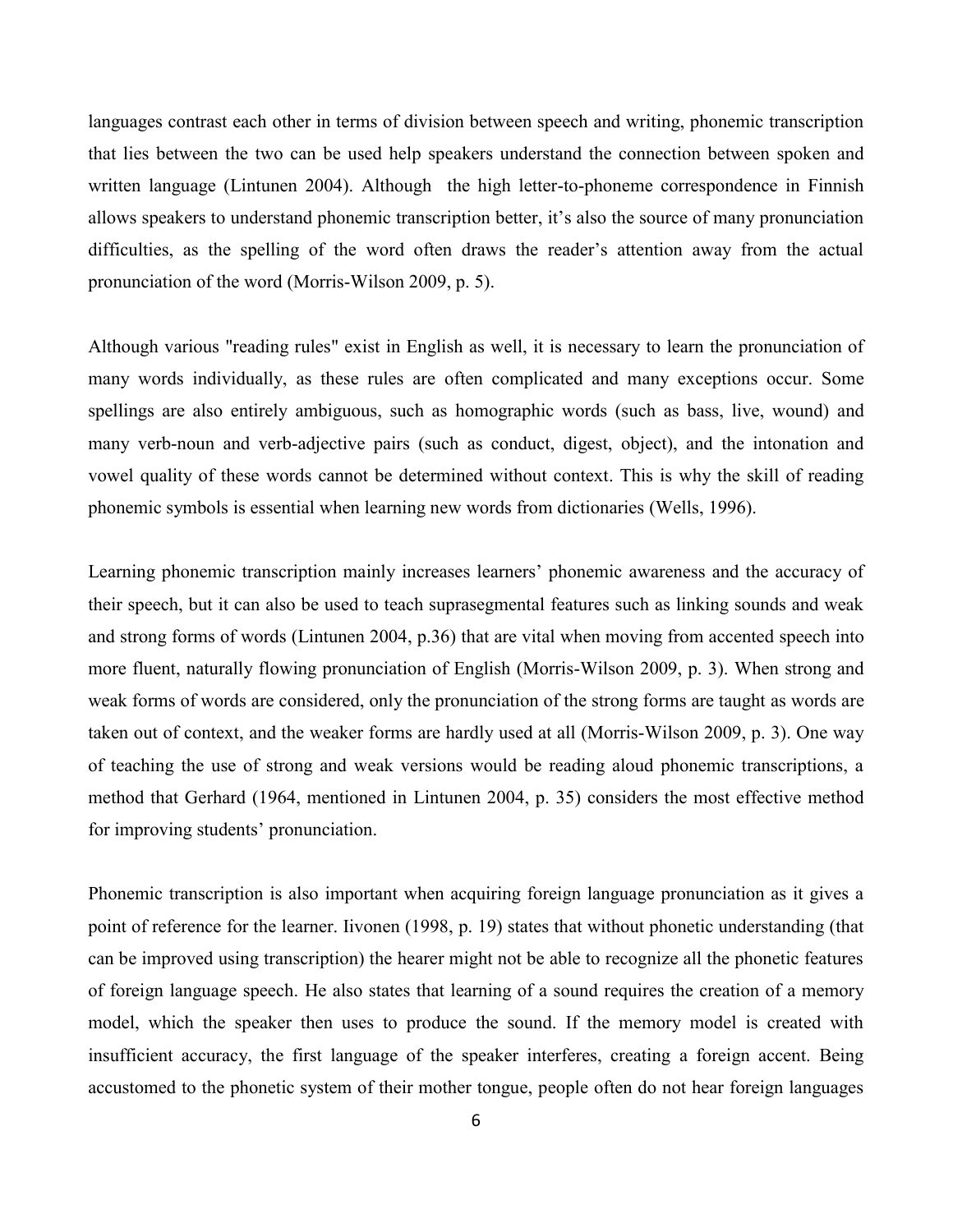spoken as they are but through the sounds of their first language, unable to notice the distinction between the two entirely different sound systems (Morris-Wilson 2004, p. 3). Incorrect perception of sounds is the cause of many pronunciation difficulties, and phonemic transcription is a good method of analytically perceiving and correcting the mistakes received imperfectly by ear (Lintunen 2004, p. 35). Phonemic transcription also serves as a point of reference between teachers and pupils, as it is impossible to refer to specific sounds such as schwa without transcription. It also allows pronunciation teaching to move away from traditional teacher-centric teaching and towards a more independent way of learning pronunciation.

## **2.4 Use of transcription as a teaching method in Finland**

Although learning phonemic transcription is considered extremely beneficial for Finnish students of English, as mentioned previously in section 2.3, a study by Lintunen (2004) has shown that phonemic transcription is rarely, if at all, taught to students in Finnish schools. In a survey conducted by him, as many as 76,9% of the respondents stated that phonemic symbols had not been taught to them before university-level teaching. Only 14,8% believed that some symbols had been taught, and 5,6% had been taught to read all the symbols before entering university.

This is surprising, considering that most dictionaries and modern EFL textbooks use phonetic transcription when a new word is introduced into the students' vocabulary. Tergujeff (2010) studied the amount of pronunciation related exercises in 16 EFL text books by two major Finnish publishers (WSOY and Otava), and noticed that the books used IPA alphabet extensively, with transcribed versions of each new word offered in the vocabulary section of the book, and the IPA symbols described shortly in the back of each textbook. In addition to this, 33% of all pronunciation-specific tasks included consisted of phonetic training of some sort. Transcription exercises were also included, most of them being deciphering tasks, which required the student to read the phonemic script.

Phonemic transcription or phonetics are not referred to in the current Finnish core curriculum for basic education from 2004, and pronunciation in general is mentioned very briefly, as the objectives of oral skills seem to focus on communicative competence. (Finnish National Board of Education, 2004).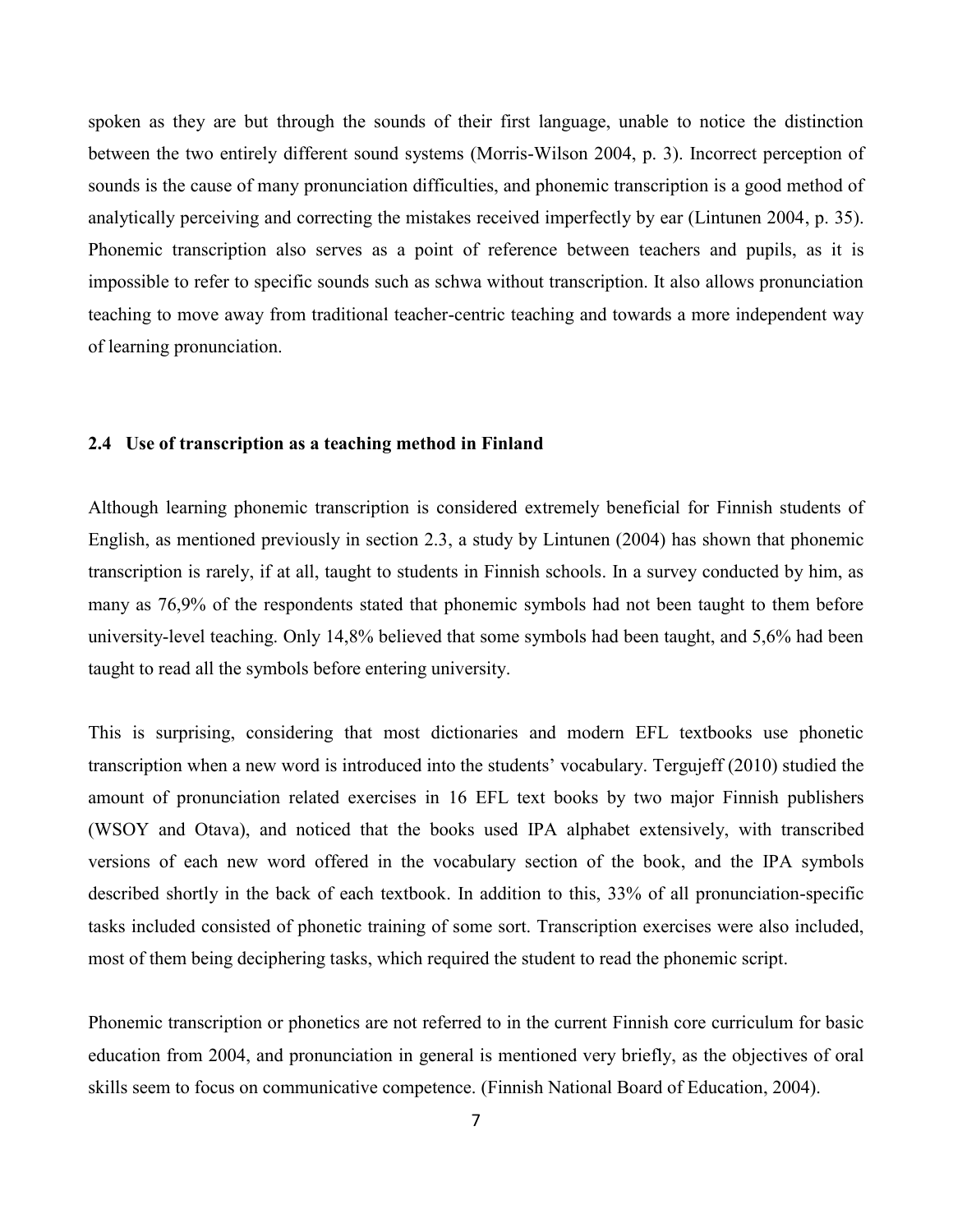Learning objectives for EFL learning are based on the objectives set by the Council of Europe's Common European Framework of Reference, which state that after upper secondary school (equivalent of English level B2) the learners should have acquired "a clear, natural, pronunciation and intonation" (Common European Framework of Reference, 2001). This vague expression can, according to Lintunen (2004, p. 4), be understood by referring to the learning objectives set for B1 English students  $(9<sup>th</sup> grade)$ , which state that the learners' "pronunciation is clearly intelligible even if a foreign accent is sometimes evident and occasional mispronunciations occur" (Common European Framework of Reference, 2001). According to Lintunen (2004), this would mean that upper secondary school graduates should have no traces of foreign accent at all, and not even occasional mispronunciations should occur (p. 4). This could only be achieved through extensive training of phonetics and intonation, two skills that could be improved by using phonemic transcription as a teaching method.

The lack of instructions given to teachers considering teaching phonetics and pronunciation related material allows teachers to choose their teaching method and material rather freely, as demonstrated in the next two paragraphs. According to a survey sent to 103 EFL teachers (Tergujeff 2012c), 95,6% reported to having taught their students to recognize all or some of the phonetic symbols (although the study mentioned before reported that 76,9% of the students had not learned them at school), and 22,8% reported to having taught the students to write the symbols as well. The teachers' opinion towards the use of phonemic transcription were rather conflicting: some were extremely positive and regarded it an essential skill, whereas others saw it as an extra burden. In particular, those teachers working at the primary level thought that learning to write phonetic symbols was not a useful activity, as their focus was entirely on reading and understanding transcription. Some teachers and students were cautious towards the detrimental effect transcription might have on spelling, as they thought an alternative method of spelling might confuse the students. However, a study by Dufva and Vauras (2002) found that training of phonology and phonemic symbols of English increased the spelling and literacy of students struggling with the language. Training in transcription also increased the students' wordrecognition skills and greatly decreased their reading time.

Although the phonetic symbols might appear challenging at first, in a survey done by Lintunen (2004), 76,3% students said that all the symbols were easy to understand and learn. In addition to this, 20,3% said that some of the symbols were easy to understand, whereas only 2,6% of the respondents claimed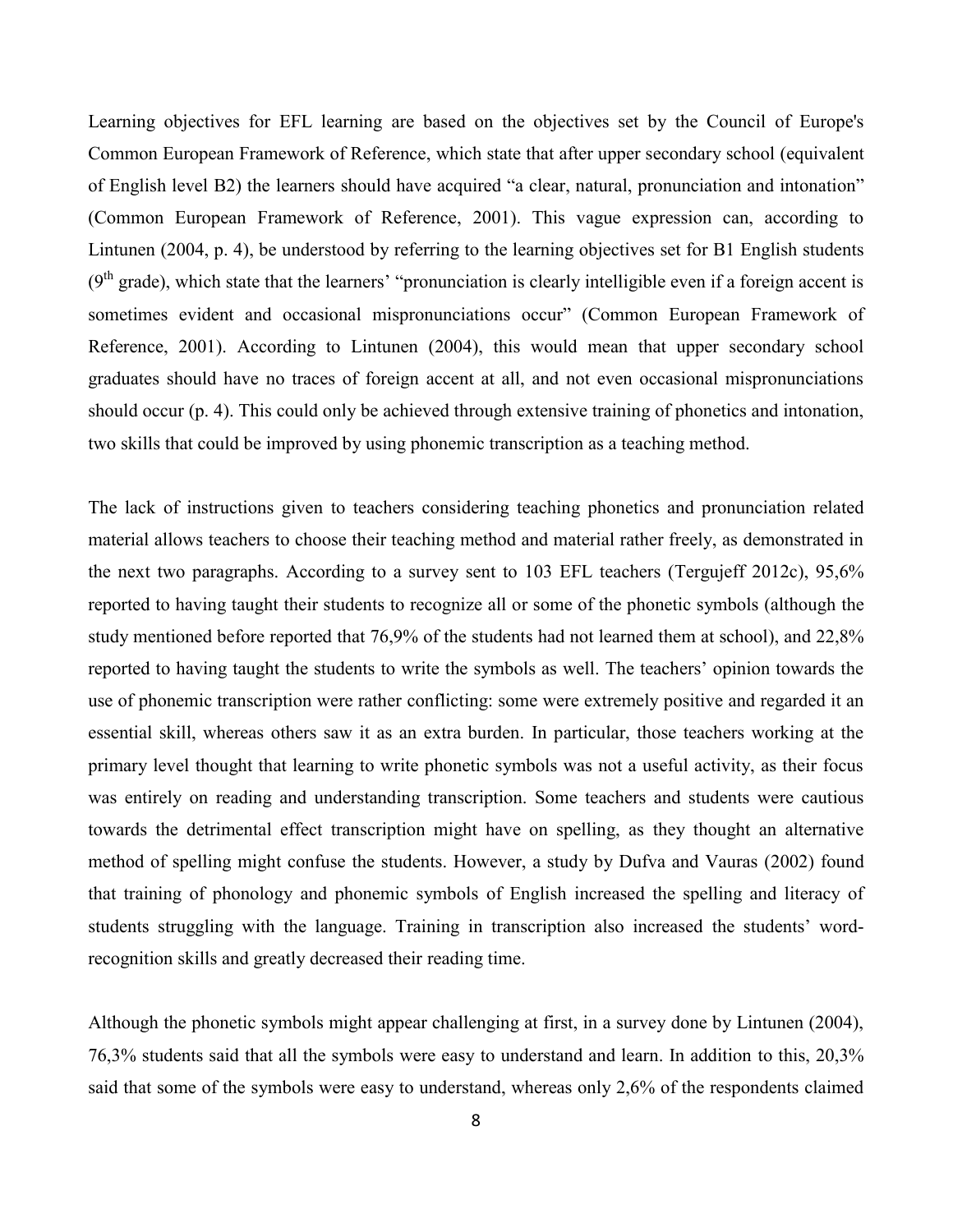that most of the symbols were difficult to understand (p. 187). However, it is worth mentioning that the study was conducted on first year university students of English, and the results might vary greatly if the same study was conducted on younger learners who do not share the same initial level of English knowledge and the same motivation towards learning the language.

Another study by Tergujeff (2012c) observed the use of phonemic transcription in Finnish classrooms. Tergujeff observed EFL lessons of four different teachers (32 lessons in total) and studied their methods of teaching pronunciation-related activities. Methods of teaching varied greatly between the four teachers, especially when phonemic transcription was considered, as 7 of the 9 phonemic script related activities (out of 111 total activities) occurred during the lessons of one single teacher (upper secondary school). The 2 other activities occurred during the lessons of another teacher (primary school), who only referred to the phonemic transcription when demonstrating different sounds, and the script itself was not actively used. The two remaining teachers neither used nor referred to transcription at all.

One of the reasons why phonemic transcription is not taught sufficiently at school is the fact that pronunciation teaching altogether is often neglected in favour of other areas of English. Pronunciation teaching also suffers from the fact that it is very time consuming compared to other areas, and teachers would dedicate more time into pronunciation teaching if they could (Tergujeff, 2012b). Analyzing and evaluating the students' pronunciation in search of individual pronunciation mistakes is extremely time-consuming. Use of phonemic transcription exercises would allow teachers to evaluate pronunciation mistakes the same way grammar and spelling are evaluated.

#### **3. Data and materials**

The data collection for this thesis was conducted using a questionnaire (Appendix 1). Using a questionnaire was seen as the best method to gather a sufficient amount of data in a reasonably short time frame. The questionnaire was hosted in Google Forms and distributed electronically via e-mail and several social media platforms. Overall, 53 questionnaires were collected.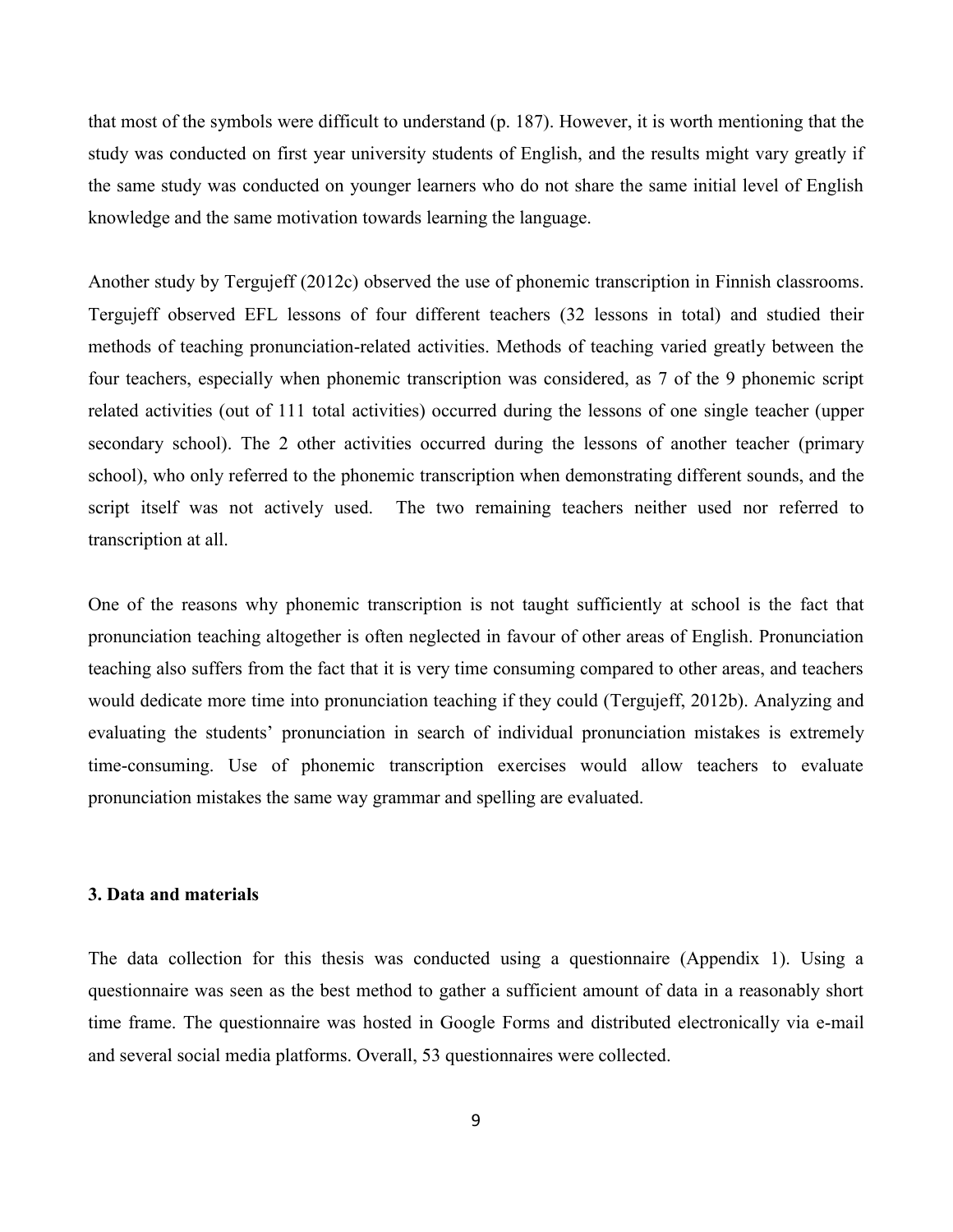The questionnaire consisted of four different sections. The first section inquired the respondents' previous experiences with phonemic transcription. The first section consisted of five different questions. The first question asked the respondents the amount of transcription symbols they had been taught in schools. The following questions inquired at what level the teaching had happened, and if the respondents had been taught to write phonemic transcription as well. The two last questions in the first section asked whether the students felt they had received sufficient amount of teaching in transcription and in pronunciation in general. Section number two inquired which symbols had been taught to the respondents. The list consisted of all IPA symbols used in English language that are exclusive to the IPA Alphabet, and do not appear in the roman alphabet. Section number three consisted of six small transcription exercises that required the respondents to choose the correct transcription for a given word out of four different options (first three questions) and the correct word for a given transcription out of four different options (last three questions). The focus of these exercises were fricatives / f v  $\theta$   $\delta$  s z  $\int$   $\frac{7}{3}$  / and affricates /  $tf$  d $\frac{1}{3}$  / that are considered the most problematic sounds for Finnish students of English according to Morris-Wilson (2009). The fourth and final section consisted of an open question where respondents were asked to shortly in their own words describe their experiences of phonemic transcription in English teaching.

The respondents of this questionnaire were Finnish upper secondary school graduates that had graduated from a Finnish-speaking upper secondary school between 2010-2015. Only those who had graduated during the past five years were permitted to take part in the survey to ensure that the data is up-to-date and in hope that the respondents would not have forgotten the teaching they have received. In order to obtain appropriate data, those who had studied phonetics in any form (language studies, logopedics, etc.) were not permitted to participate in the study, as the data received from them would not have represented the skills of an average upper secondary school graduate.

The questionnaire was written in Finnish to ensure that all respondents have understood the questions correctly, and so that those with lower levels of English knowledge would not be uncertain of their skills and be too afraid to participate. In order to motivate the respondents to finish the questionnaire, all the questions (apart from the final question, which was an open question) were multiple choice questions, reducing the amount of time required to complete the questionnaire, and reducing blank answers from those uncertain of their transcription skills. Although multiple choice questions might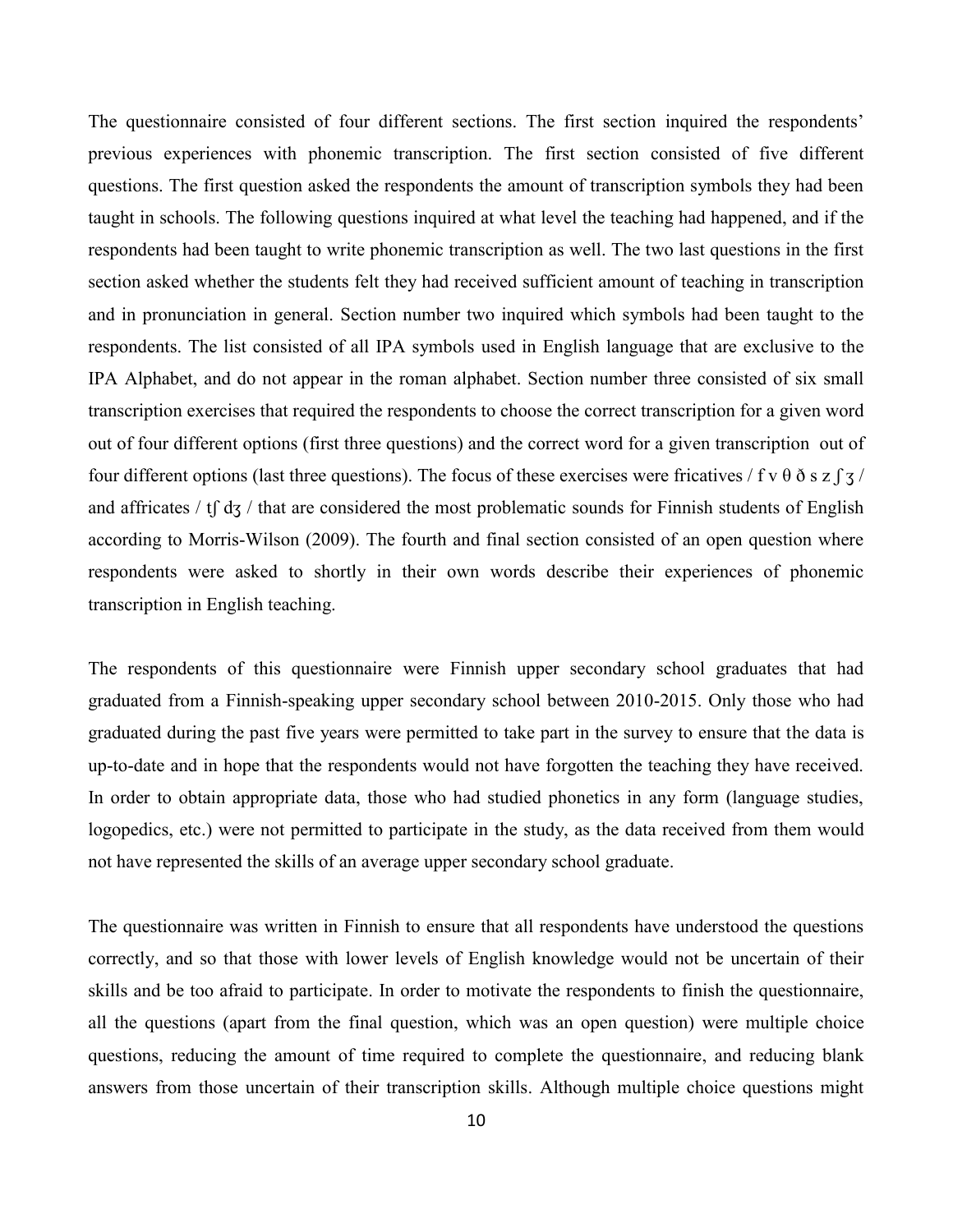allow respondents to guess the correct answer without any actual knowledge, open answers in the section measuring the respondents' transcription level would have been too challenging. It also would have brought some technical difficulties, as transcription symbols would have been hard to write in Google Forms.

#### **4. Results and analysis**

In this section the results of the questionnaire will be introduced and analyzed.

## **4.1. Multiple choice questions**



Table 1. The results of question number 1

The majority of the respondents (45%) reported that they had been taught to read some phonetic symbols at school. The next biggest group of respondents (28%) were those who said that reading phonemic transcription had not been taught to them at all. 23% of respondents reported that they had been taught many phonetic symbols, and only as little as 4% of respondents reported that they had been taught to read all required phonetic symbols. The results can also been seen above in Table 1.

The results of table 1 can be more thoroughly understood with the help of the rest of the questions, which will be introduced later in this chapter. Although the majority respondents reported that they had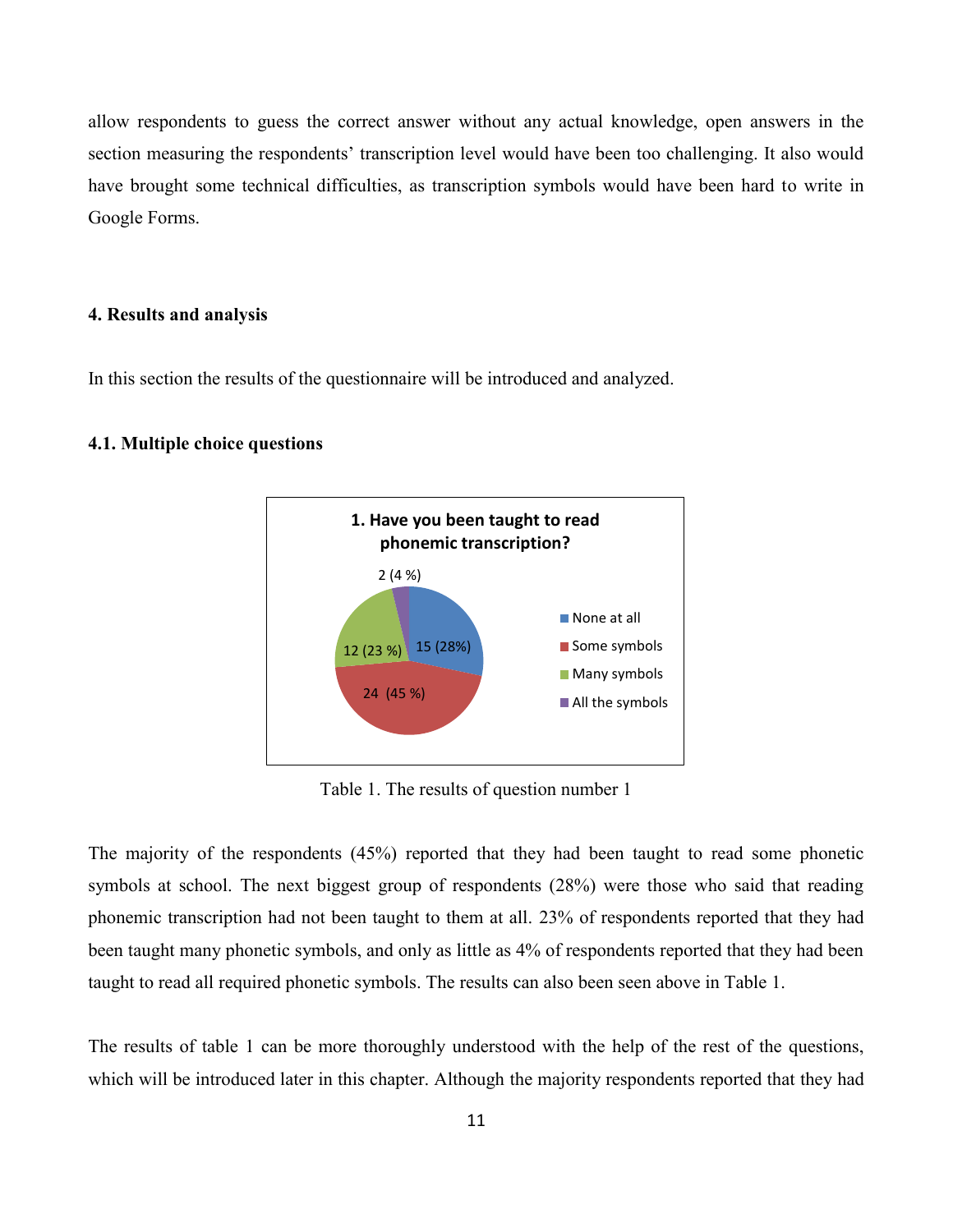been taught to read some symbols, many chose it because it was the safest option to choose. Especially those who were uncertain of the teaching they had received and those who had been instructed in the use of phonetic symbols once or twice during their studies chose this option. As multiple choice questions often are, question 1 was also limited, as respondents might have had different opinions on what counts as teaching. If the students have been taught to read several symbols, or if the teacher has referred to several phonemic symbols on one or two occasions during 10 years of studies, can it really be counted as teaching? The respondents might also have had different interpretations of "some" and "many", especially if they have been taught a different number of symbols due to different transcription systems. Luckily both problems caused by the multiple choice question can be better inspected with the help of questions 6 and 10.



Table 2. The results of question number 2.

In question 2 the respondents were asked if they had been taught to read transcription, or also write it as well. The majority of the respondents (30%) stated that they had been taught only to read transcription. 20% reported that they been taught to neither read nor write transcription. Only 3 respondents (6%) stated that they had been taught to write phonemic transcription as well. The results of question 2 are illustrated above in Table 2.

Although previous research suggested that as many as 22,8% of English teachers have taught their students to write transcription (as can be seen in section 2.4, page 8), only 3 respondents (6%) reported to having been instructed in writing phonemic transcriptions. The amount of respondents who stated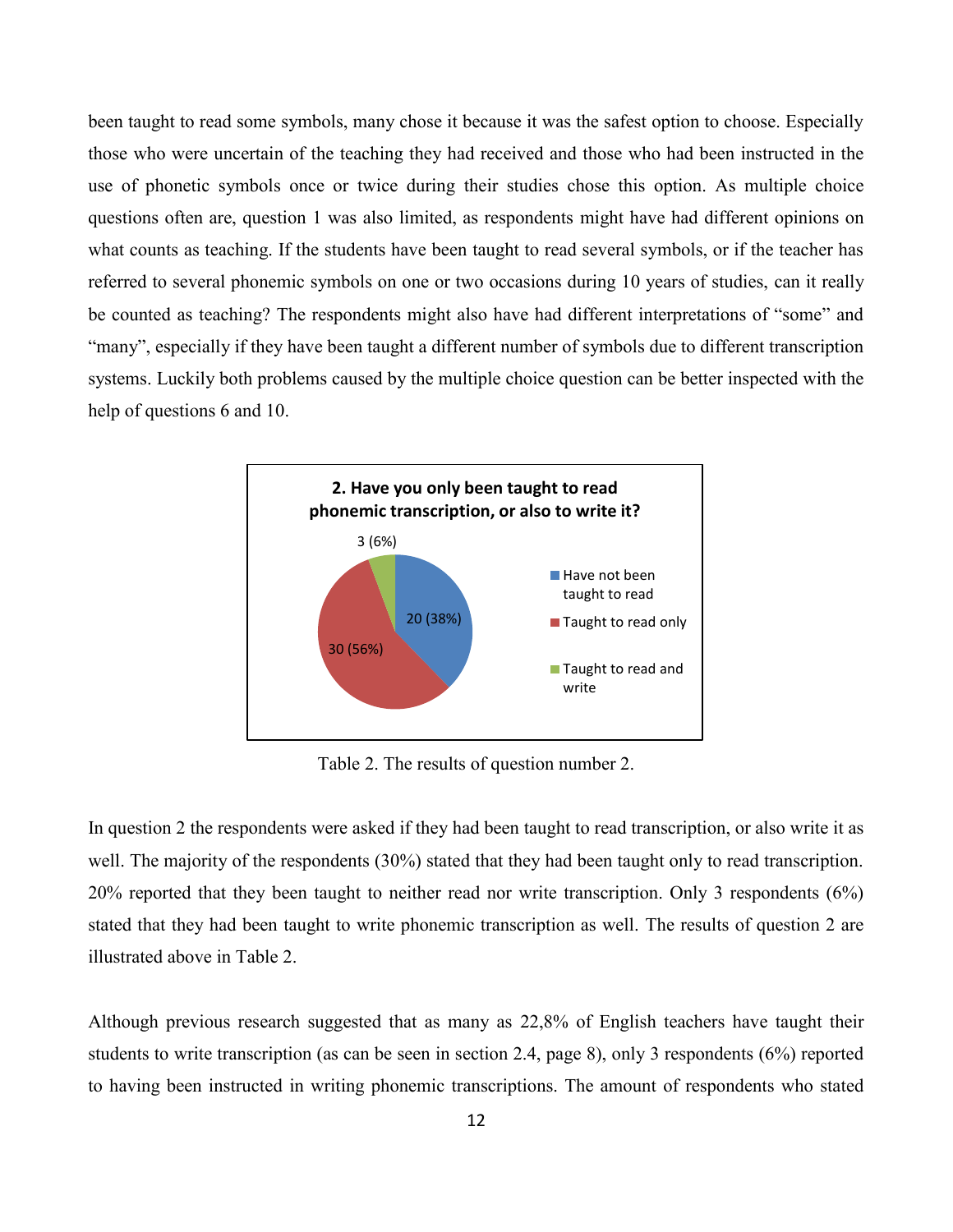that they had not been taught to read phonemic transcriptions at all was somewhat higher than in the previous question, but this can most likely be explained by the fact that many who were uncertain if the teaching they had received can really be defined as being taught to read phonemic transcription decided that being taught some symbols is not sufficient enough to count as being taught to read transcription.



Table 3. The results of question number 4.

Question number 3 inquired at what level the respondents had been instructed in the use of phonemic transcription. Out of 53 respondents, 36% had been taught to read phonemic transcription at upper secondary school (lukio) level, 49% in lower secondary school (yläaste) level and 40% at primary school (ala-aste) level.

Lower secondary school being the clear winner was quite surprising, as previous research suggested that the use of phonemic symbols are mainly instructed in lower levels of education, before the emphasis of language teaching moves away from oral skills and communicative competence to more formal written language. Primary school students who are starting to learn a foreign language for the first time would also benefit from phonetic training the most, as they still getting used to the different phonetic and writing systems of different languages. In addition to this, phonemic transcription has been criticized as being too difficult for students, so upper secondary school, the level with the most advanced language learners being the clear winner here would be the most expected result. However, upper secondary level receiving the lowest amount of responses could possibly be explained by the fact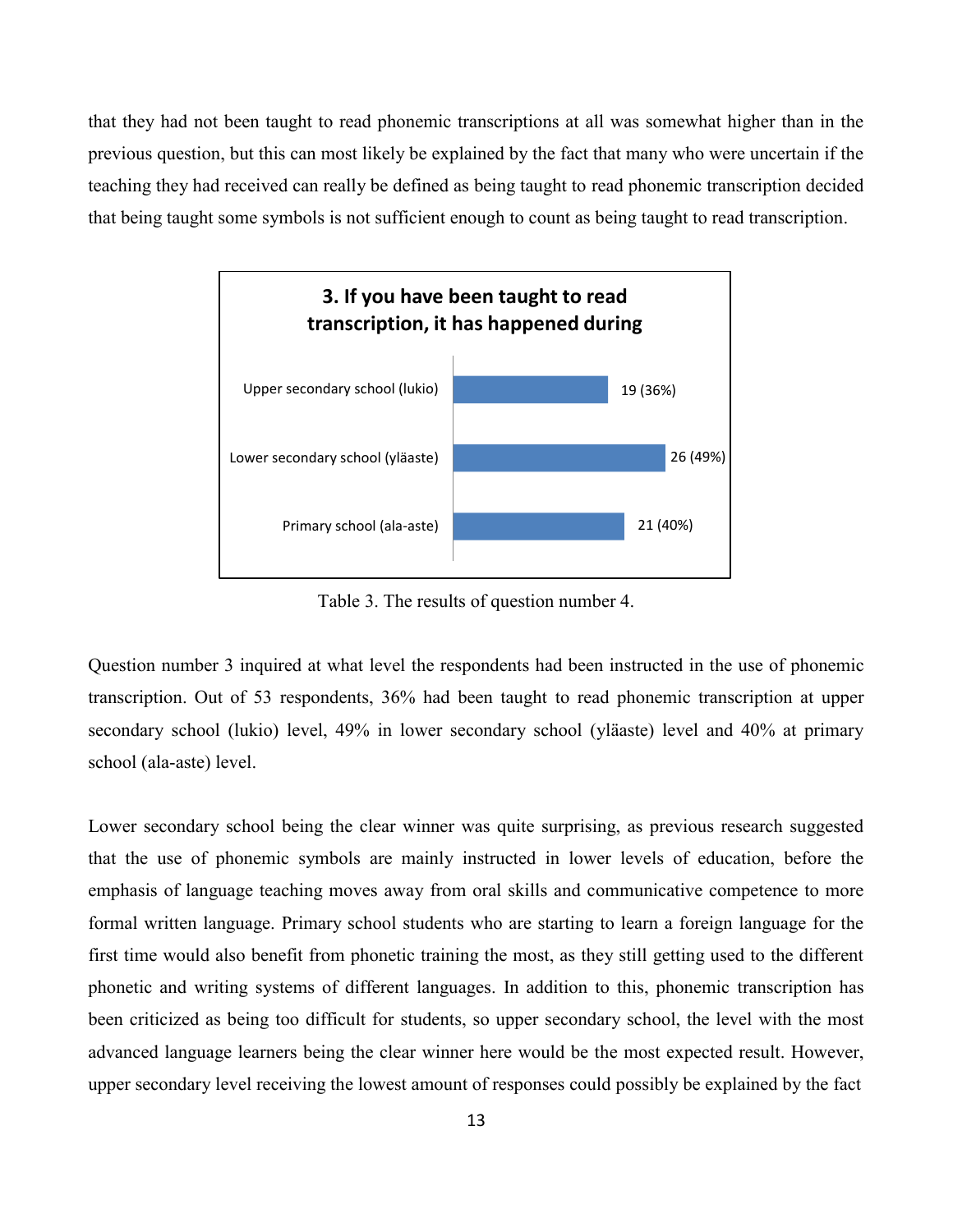that upper secondary school courses mainly aim to prepare students for the matriculation examination, which currently does not measure the students' oral skills or pronunciation at all.



Table 4. The results of questions number 4 and 5.

Questions 4 and 5 enquired the respondents' personal opinions on the amount teaching they have received. Question 4 focused on phonemic transcription, asking if the respondents felt like they had received enough teaching in the use of phonemic transcriptions. Only 9% of the respondents reported the teaching had been sufficient in their opinion. As many as 53% of the respondents felt like phonemic transcription had not been taught as much as they had hoped. A relatively large amount of respondents, as many as 38%, were still unsure if the teaching they had received was sufficient enough. Question number 5 was identical to question number 4, but instead of phonemic transcription it focused on pronunciation teaching in general, asking the respondents if the pronunciation teaching they had received had been sufficient. A little less than a half of the respondents (41%) felt like the teaching of pronunciation they had received has been sufficient. 55% of the respondents thought that pronunciation has not been taught enough to them at school. 4% of respondents were unsure if the teaching has been sufficient enough. The results of both question 4 and question 5 can be seen above in table 4.

The most interesting finding in questions number 4 and 5 was the fact that only 9% of the respondents felt that they had received enough teaching in the use of phonemic transcription. Although in previous questions the number of respondents who had been taught phonemic transcription in some form was much higher than 9%, the quality and quantity of the teaching must not have been relatively poor. The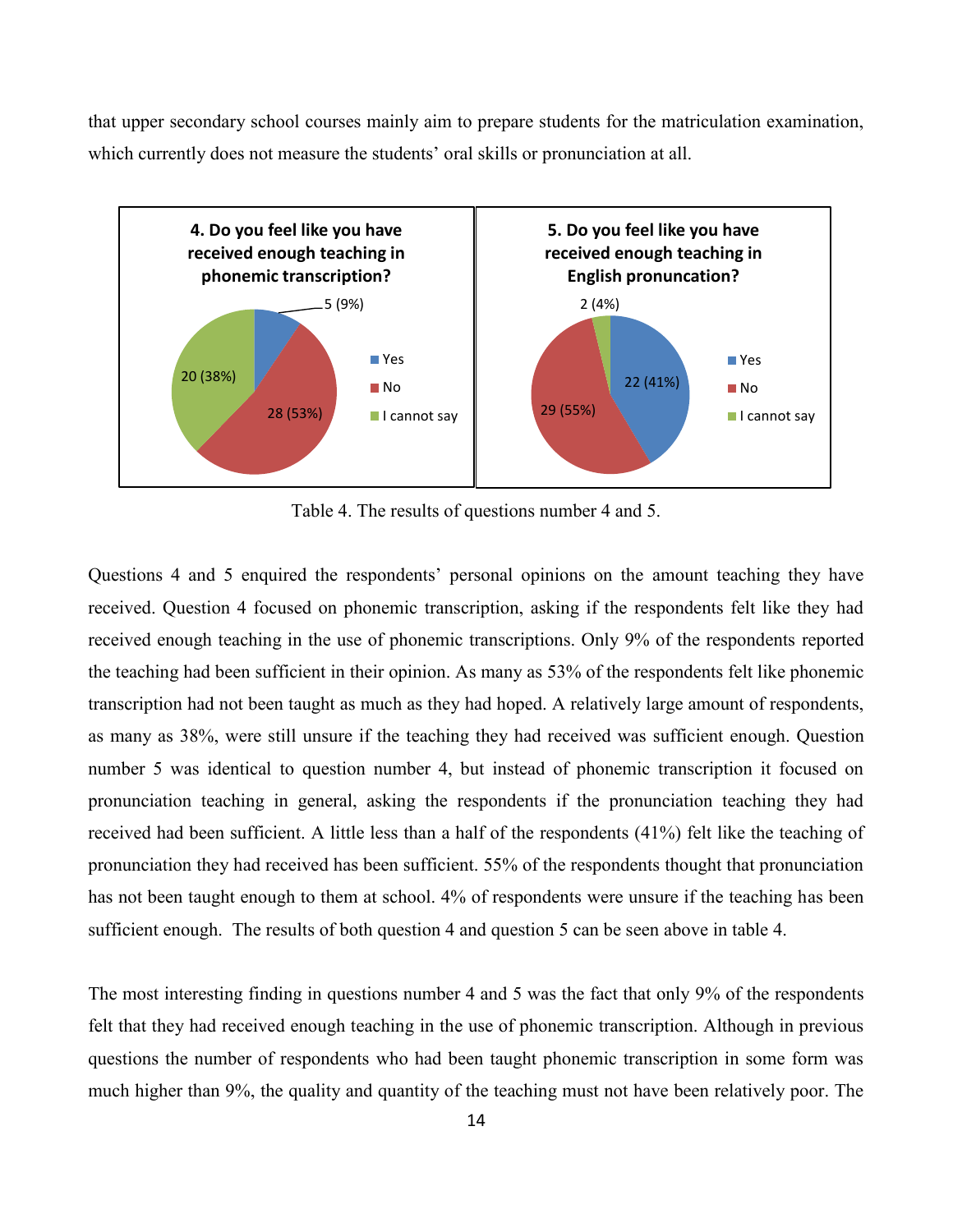amount of respondents who were unsure of the amount of teaching they have received was also relatively high, as high as 38%. This can be interpreted in at least two different ways: the respondents cannot properly remember how much teaching they have received, or the respondents were unsure of the usefulness of learning phonemic transcription. Based on the open question analyzed later in this section, the majority of the respondents belong to the first group.

Pronunciation teaching is much more common than the teaching of phonemic transcription, and thus also easier to analyze. This can also be seen in the results, as only 4% of the respondents were unsure if the pronunciation teaching they have received had been sufficient enough (as opposed to 38% in the case of phonemic transcription). Although 41% of the respondents were satisfied with their pronunciation teaching, the majority seemed to think that more could have been done. Regrettably, the questionnaire did not enquire the respondents' experiences of other pronunciation teaching related activities and teaching methods, but few respondents reported in the open question that their pronunciation teaching mostly consisted of listening exercises.



Table 5. The results of question number 6.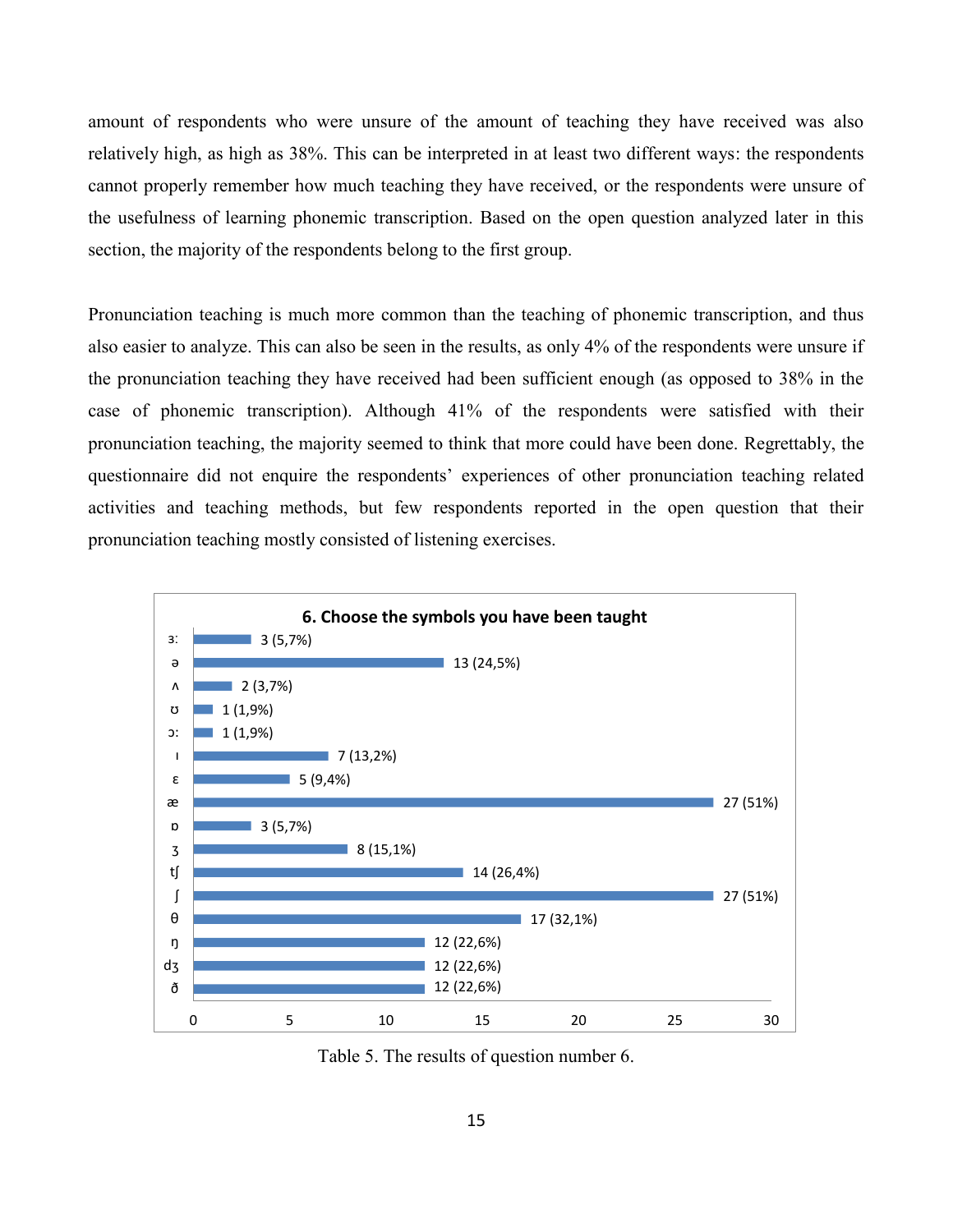In question 6, the respondents were asked to select those phonetic symbols they had been taught to read in school. Only the symbols that are not used in roman alphabet were available for selection. The clear winners of this questions were symbols  $/$   $\beta$  and  $/$ æ $/$  with both selected by 27 (51%) of the respondents. Other symbols that were selected relatively often were symbols /θ  $\delta$  dʒ η tʃ ə/, selected in 22,6%-32,1% of responses. Apart from symbol /ʒ/, all symbols that received less than 10 selections were vowels. 13 respondents did not select any symbol available above.

Symbols  $/$ f/ and  $/$ æ/ being the most selected symbols among the respondents was not surprising, as  $/$ f/ is one of the most problematic sounds for Finnish learners. Symbol /æ/ being easily recognized can most likely be explained by the fact that the symbol is also used in Norwegian language, and should be recognized by most Finns. The schwa-sound  $(\sqrt{2})$  was the fifth most selected symbol with 13 selections (24,5%). Although it was the fifth most selected symbol, 24,5% is extremely low for a symbol that appears in most English words. With the exception of the schwa sound and /æ/, only a handful of respondents (1-7) recognized other vowel symbols. This was quite expected, as vowels do not generally cause any problems for Finnish speakers, and some transcription systems do not even use the symbols presented above. The selection of affricates produced rather surprising data, as respondents that recognized /ʃ/ should have also recognized /tʃ/, as the only difference between these sounds is the fact that the affricate is a combination of the sibilant /ʃ/ and plosive /t/, which should be recognized by all respondents. Instead, the number of respondents who recognized /ʃ/ (29) was relatively higher than the number of respondents who recognized /tf/. The data of the voiced counterparts / $\frac{1}{3}$  and /d $\frac{1}{3}$  produced the exact opposite results, as more respondents recognized the affricate  $\frac{d}{3}$  (12) than the sibilant  $\frac{1}{3}$ (8). This can partly be explained by the relative occurrences of phonemes in English, as  $/\frac{1}{2}$  is much more common than  $\frac{1}{\sqrt{3}}$ , and  $\frac{1}{3}$  is also much more common than  $\frac{1}{3}$ , which is the least frequent phoneme in the English language (Higgins 2002).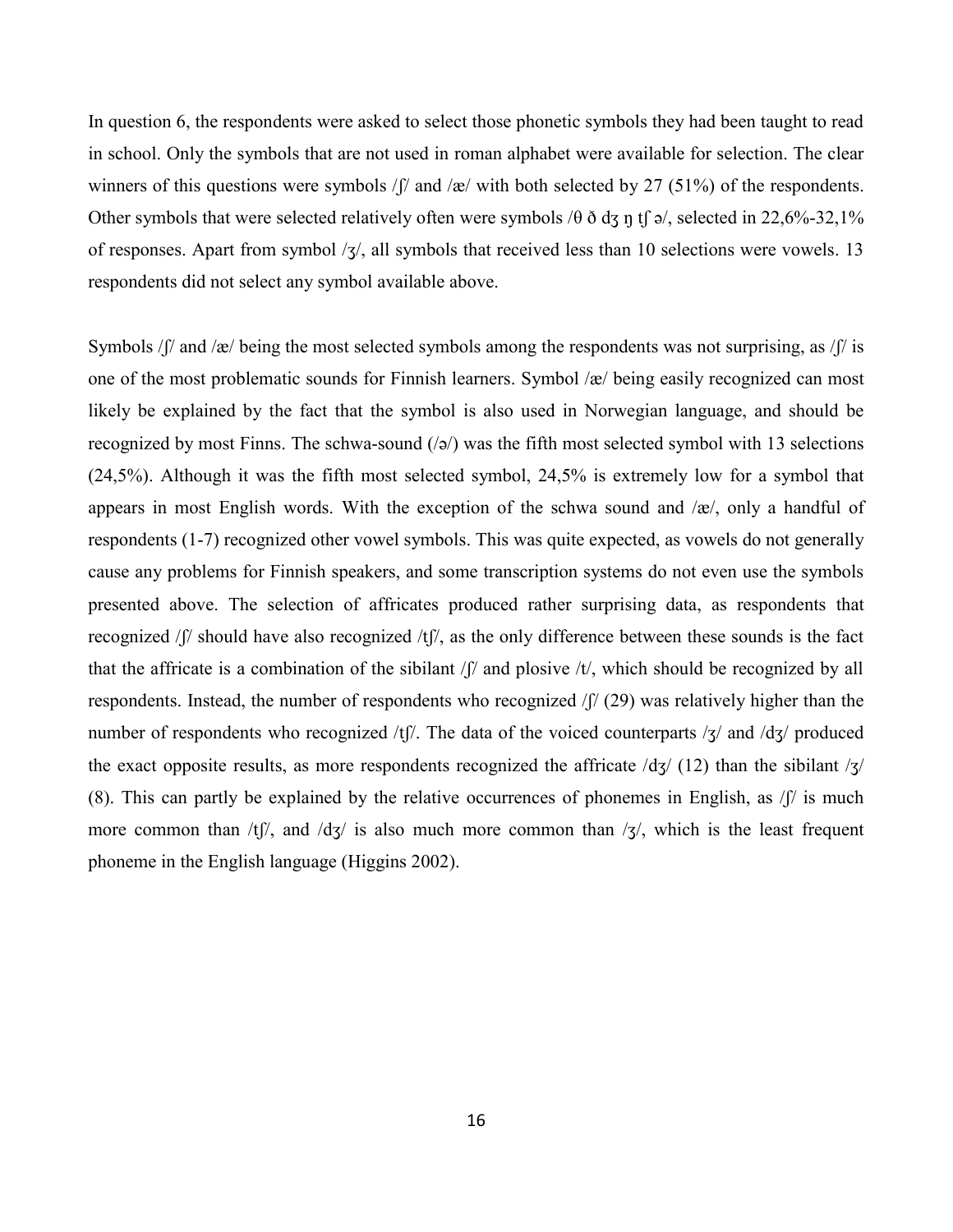

Table 6. The results of the three transcription exercises of question 7.

Question 7 measured the respondents' ability to read phonemic transcription, consisting of three small exercises. The respondents were given four different transcriptions and were asked to choose the one that they thought is the correct transcription for the words given above the transcriptions. In exercise number one, the correct answer (/θæŋks/) was chosen by 36% of the respondents, narrowly behind /thæŋks/ (38%). The amount of respondents choosing /ʒænks/ (9%) and /thænx/ (17%) was much lower than those who chose the previous two. In exercise two, only 26% of respondents chose the correct answer /meʒə/. The majority of the respondents (40%) chose /mesər/, with /meaʒə/ and /meaʃə/ both being selected by 17% of the respondents respectively. In exercise number three, the majority of the respondents managed to choose the correct answer /mɑːtʃ/ (45%). The three other options were chosen by relatively less respondents with /mæ:z/ (30%), /mʌtʃ/ (8%) and /mætʃ/ (9%). The results of the three exercises can be seen above in table 6.

Only a quick glance at the percentages is needed to see that the general level of reading phonemic transcription is relatively poor, with the correct answers being chosen by 36%, 26% and 45% of the respondents respectively. The errors done by the respondents can be divided into two categories: not knowing the symbols or problems caused by letter-to-phoneme correspondence. The case of not knowing the symbol sufficiently can be seen well in exercise number one. Although  $\theta$  is one of the problem sounds for Finnish students, the majority of the respondents made the elementary mistake of choosing /th/ instead of /θ/. Selecting /x/ instead of /ks/ was another error that anyone with any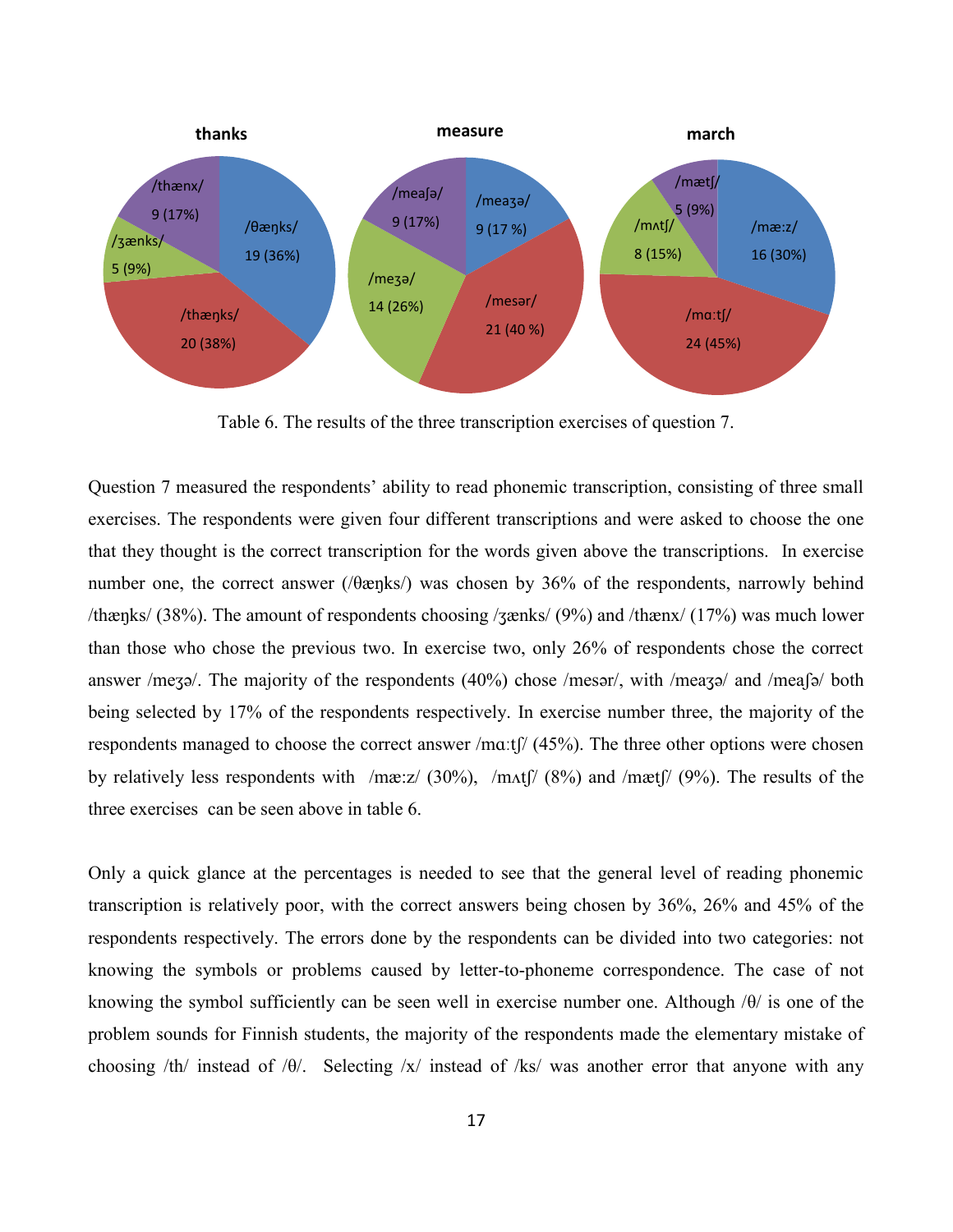knowledge of transcription should not make, as although the letter x is pronounced /ks/, the phoneme /x/ is used to represent voiceless velar fricative only used in English in certain Scottish dialects, most notably in the word *loch*. Problems concerning the letter-to-phoneme can be seen well in exercise number two, as the option closest to the written spelling of the word measure, /mesər/, was chosen by nearly half of the respondents (40%). /meaʒə/ and /meaʃə/, although containing sibilants other than /s/, included /a/ that does not appear in the pronunciation of the word, only in the spelling of the word. Exercise number 3 tested the respondents ability to recognize longer vowels with the usage of /:/. 75% of the respondents chose the transcriptions with the long vowel used, which implies that the respondents understand the function of the colon in phonemic transcription.



Table 7. The results of the three transcription exercises of question 8.

Question 8 also consisted of three different exercises, but this time the respondents were asked to choose the correct word for a given transcription. In exercise number one, 36% of the respondents chose the correct answer, *these*. The second most frequent answer was *cheese* with 32%. *Eyes* and *this* received relatively lower amount of responses, 17% and 15% respectively. In exercise number two, more than half of the respondents answered correctly with 53% choosing *over*. *Ever* (32%) was the second most frequent answer, and *hover* with 11% the third most frequent. Only 4% of the respondents chose *fever* as their answer. In exercise number three, as many as 64% of the respondents chose the correct answer, *teacher*. *Teeth* and *teaser* were chosen 15% of the respondents respectively, and only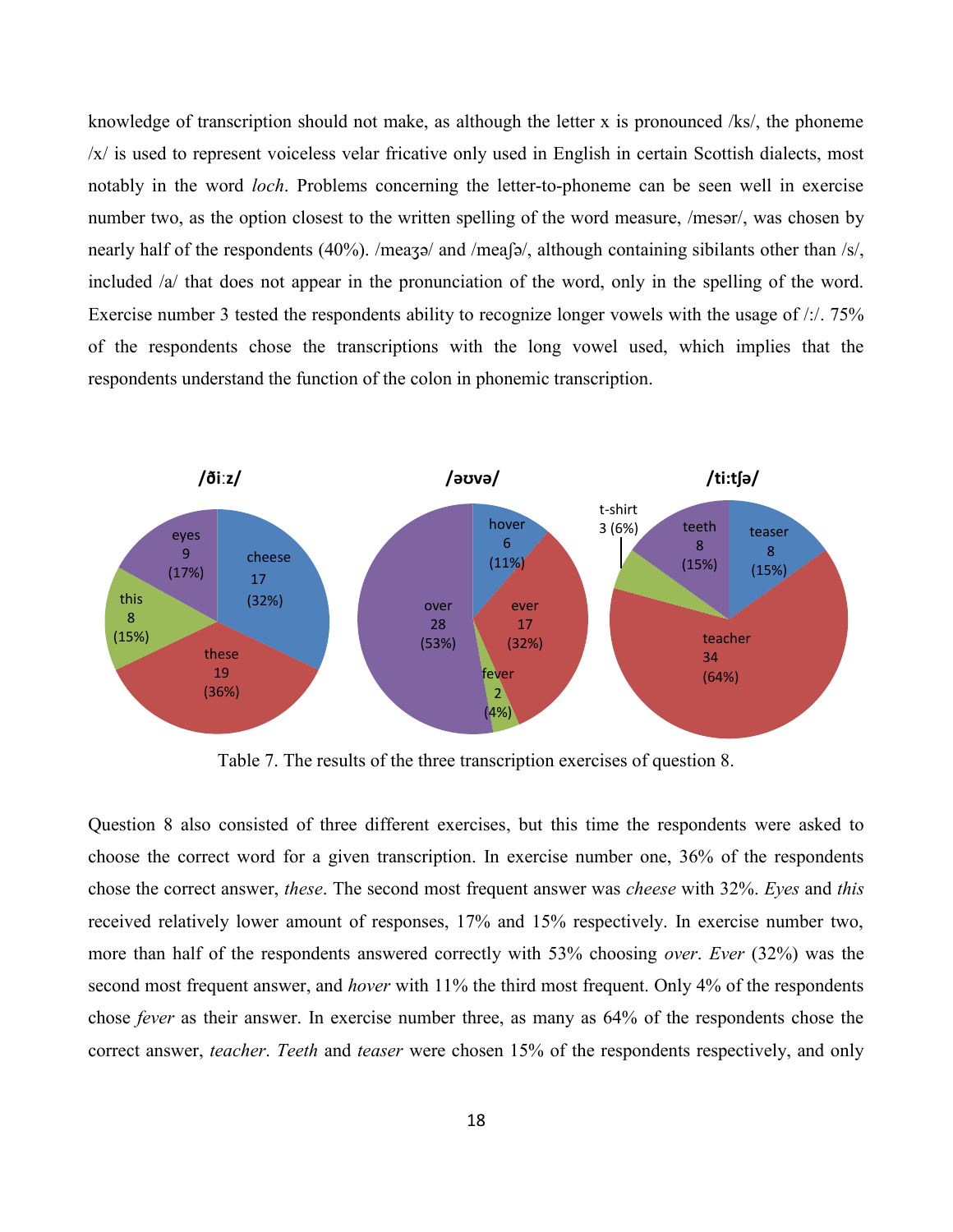6% of the respondents chose the word *t-shirt* as their answer. The results of these exercises are also presented above in table 7.

In the exercises of question 8, the respondents managed much better than they did in the exercises of question 7, with 36%, 53% and 64% choosing the correct answer. On average, the correct answer was chosen by 51% of the respondents, much more often than in question 7, where the correct answer was chosen by only 35,6% of the respondents on average. Either comparing a transcription to a given set of words is easier than comparing a word to given set of transcriptions, or the exercises were much easier than they were in question 7, as the options of question number 8 exercises consisted of real words that were familiar to the respondents. The majority of the respondents chose either *these* (36%) or *cheese* (32%) as their answer in question one. What separates these two options from the other two is the fact that both words have a long vowel sound  $(i)$ : in the middle of the word, meaning that just like in exercise number three in the previous question, the respondents had a clear understanding of the use of colon in transcription. The reason why *cheese* gained almost as many votes as *these* is most likely the symbol /ð/, which the respondents most likely have confused with the /tʃ/-sound of *cheese*. In exercise number two, *over* was the only logical choice here, as it is the only word that begins and ends with the same sound (schwa). This can also be seen in the results, as the word *over* was chosen by a little over a half of the respondents. The clear majority of the remaining half of the respondents chose *ever* as their answer, most likely due to the similarity between the written version of the word and the transcription (/əʊvə/ and ever), and due to the fact that the ə-symbol looks like an upside-down letter e, causing confusion in those not familiar with the symbol. Exercise number three seemed to be the easiest out of all six exercises, with as many as 64% of the respondents selecting the correct answer *teacher*. Although all four words begin with plosive the /t/ and the long vowel /i:/, *teacher* was the only logical choice here as it is the only one with the affricate  $/t$   $\beta$ .

#### **4.2. The open question**

Question number 9 asked the respondents to briefly elaborate their experiences with the use of phonemic transcription in pronunciation teaching. All the 53 responses can be seen in Appendix 2. The majority of the responses to question 9 can be divided into three different categories. The first group of responses were those that claimed that phonemic transcription had not been taught to the respondents at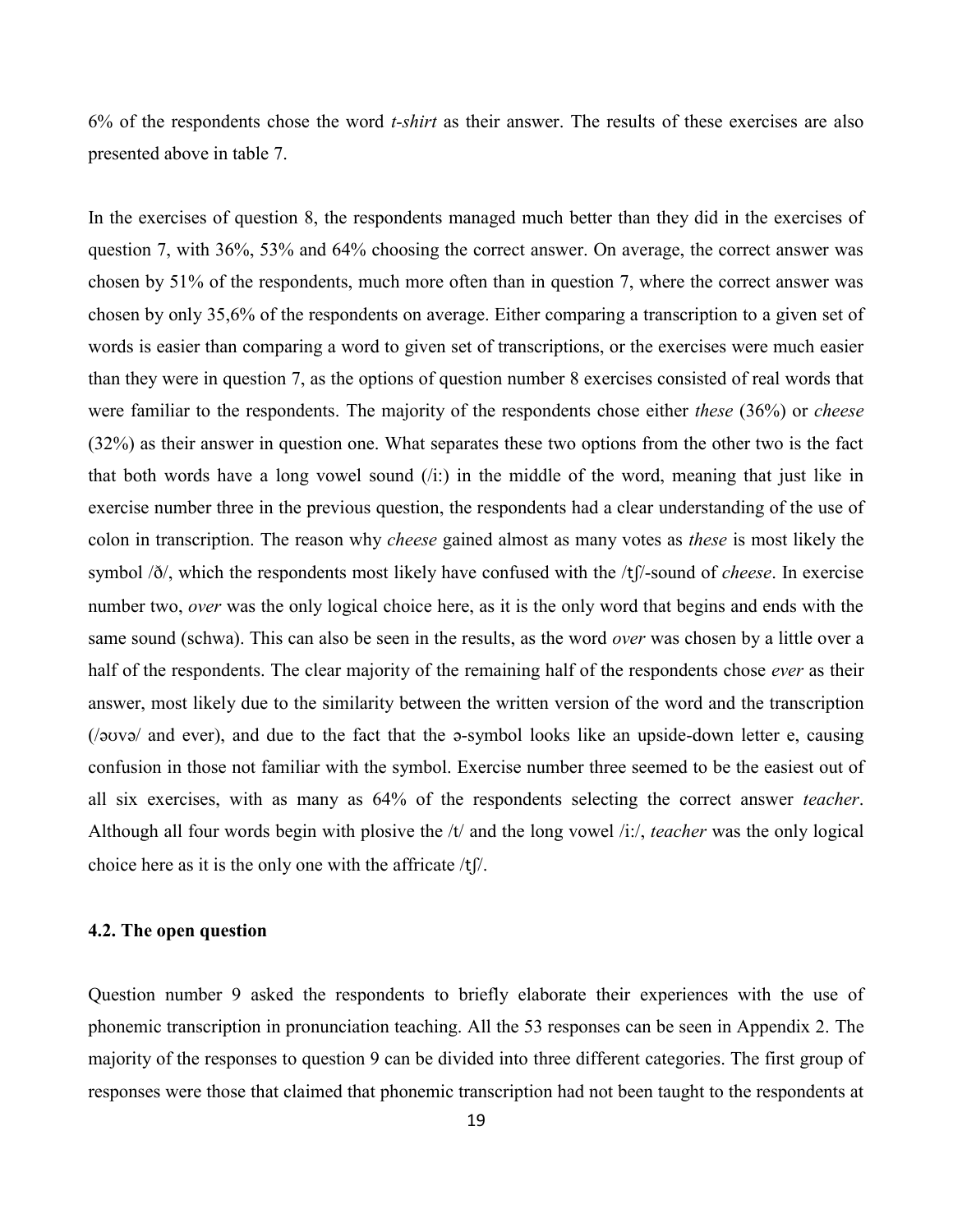all, and whose teachers have not even referred to the script even once during their studies. Roughly one third of all responses belong to this group. Some respondents reported that they had taught themselves the use of transcription with the help of school books, as most books have brief instruction manuals in the end of the book, although a few respondents also mentioned that despite books having the instructions, they had no motivation to learn them.

The second group of responses were those that stated that transcription had been taught to them, but only very briefly. More than a half of all responses belong to this group. In the respondents' opinion, the teaching that had happened had not been sufficient at all in order to allow them to understand and learn all the symbols, and many felt extremely uncertain of their skills, many stating that they could not answer any of the exercises in questions 8 and 9 with certainty. Many respondents also stated that some specific symbols were taught to them when pronunciation problems occurred, but with no repetition, practice or practical use the symbols were quickly forgotten. Some respondents stated that transcription had been taught to them as early as in primary school, but the symbols were forgotten as no repetition ever occurred. Teachers also referred to the phonemic transcriptions in the vocabulary section of the book from time to time, but did not specify what the different phonetic symbols meant. Some respondents also stated that the symbols had been present in many listening exercises, but the symbols themselves had not been used at all. Respondents' school books had also plenty of exercises with transcription involved, but generally these were ignored as the teacher wanted to focus on other areas of language.

The third group of responses included those that stated that phonemic transcription and phonetic symbols had been taught to the respondents extensively. This group consisted of only a few responses. One of the respondents reported that he or she had had a teacher in primary school who was very focused on teaching pronunciation. Another respondent stated that every sound and symbol had been taught to them systematically every now and then, and repeated if any specific pronunciation problems occurred. One respondent stated that the symbols had also been taught systematically, and so well that he or she had no problems whatsoever with the exercises. The respondent also said that he or she finds the symbols a vital part of learning pronunciation.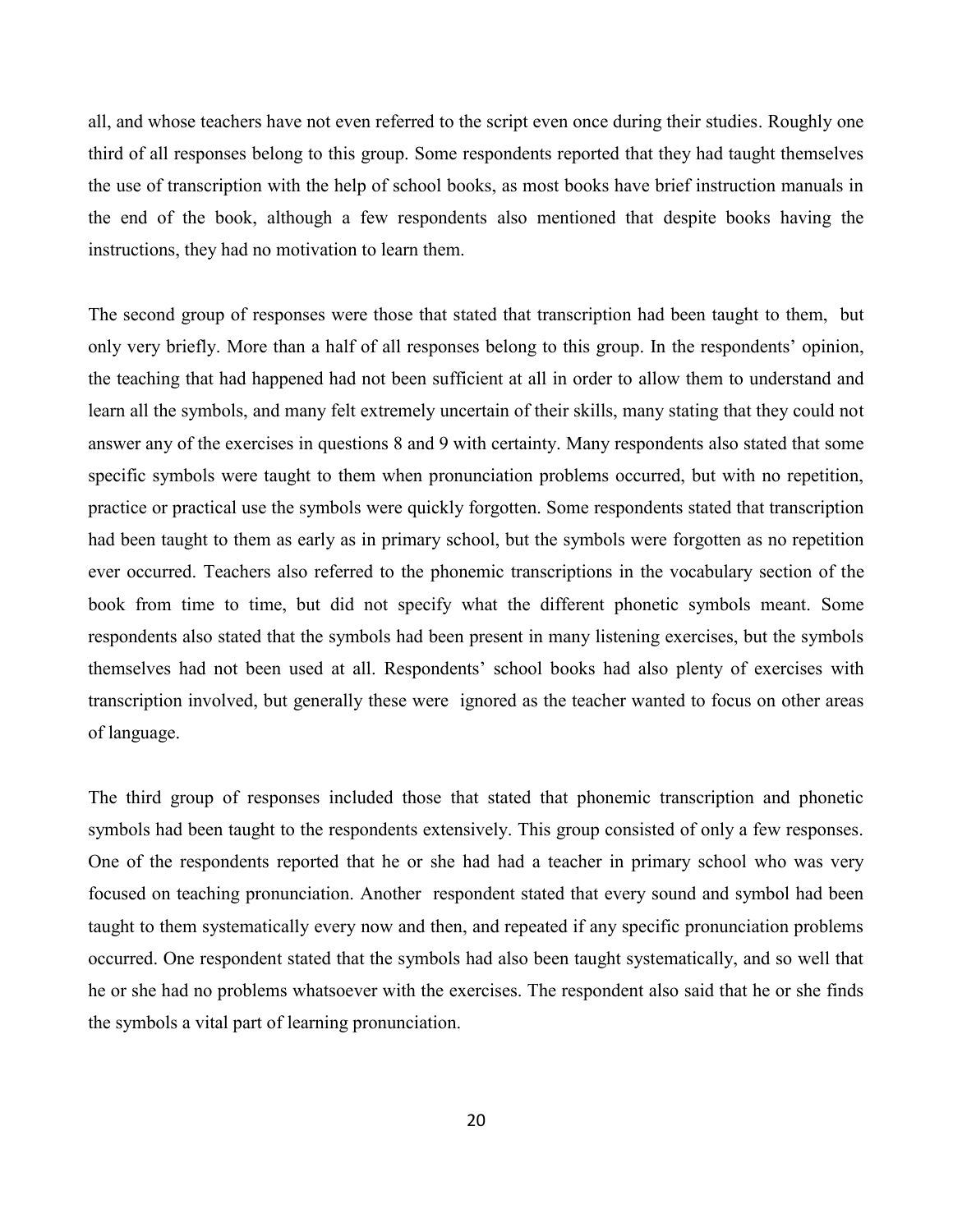Overall, the responses to question 9 proved that the teaching of phonemic transcription and phonemic symbols is very irregular in Finnish schools, as the respondents have had experiences ranging from not being taught phonetic symbols at all to being taught the symbols extensively.

# **5. Discussion**

The results seem to indicate that phonetic transcription is rarely used systematically to teach pronunciation. The lack of its use may be explained with a combination of many different reasons: teachers not valuing phonemic transcription high enough, teachers preferring the use of other teaching methods to teach pronunciation or teachers simply not focusing on pronunciation teaching enough, which seems to be the main reason based on previous research. Unfortunately this study focused on the use of phonemic transcription from the students' point of view only, so the real reason for its little use can only be speculated, although it is safe to assume that the unfilled potential of phonemic transcription is part of a bigger problem that is the lack of pronunciation teaching in Finland.

The biggest problem of pronunciation teaching in Finland seems to be the fact that it is not taught enough, and the methods seem unclear as well. As mentioned in section 2.4, teachers have reported that the biggest reason for the negligence towards pronunciation teaching is lack of time, and that they do value pronunciation, and would like to allocate more time into teaching it. Most students in Finland spend approximately ten years studying English as foreign language, and given the fact that Lintunen's students required only as little as 42 contact hours of transcription and phonetic training to achieve major improvements in their pronunciation, the lack of time cannot be considered as the main reason for the lack of teaching.

One of the reasons behind the lack of teaching pronunciation could be the fact that there does not seem to be a standard way of teaching it. Although many different methods such as transcription and phonetic training exist and have plenty of teaching material available, they are used rather irregularly, if they are used at all. The few respondents who described the pronunciation teaching they have received in the open question of this thesis stated that the majority was done via listening and repeating exercises. It would seem like the majority of teachers rely on the assumption that good language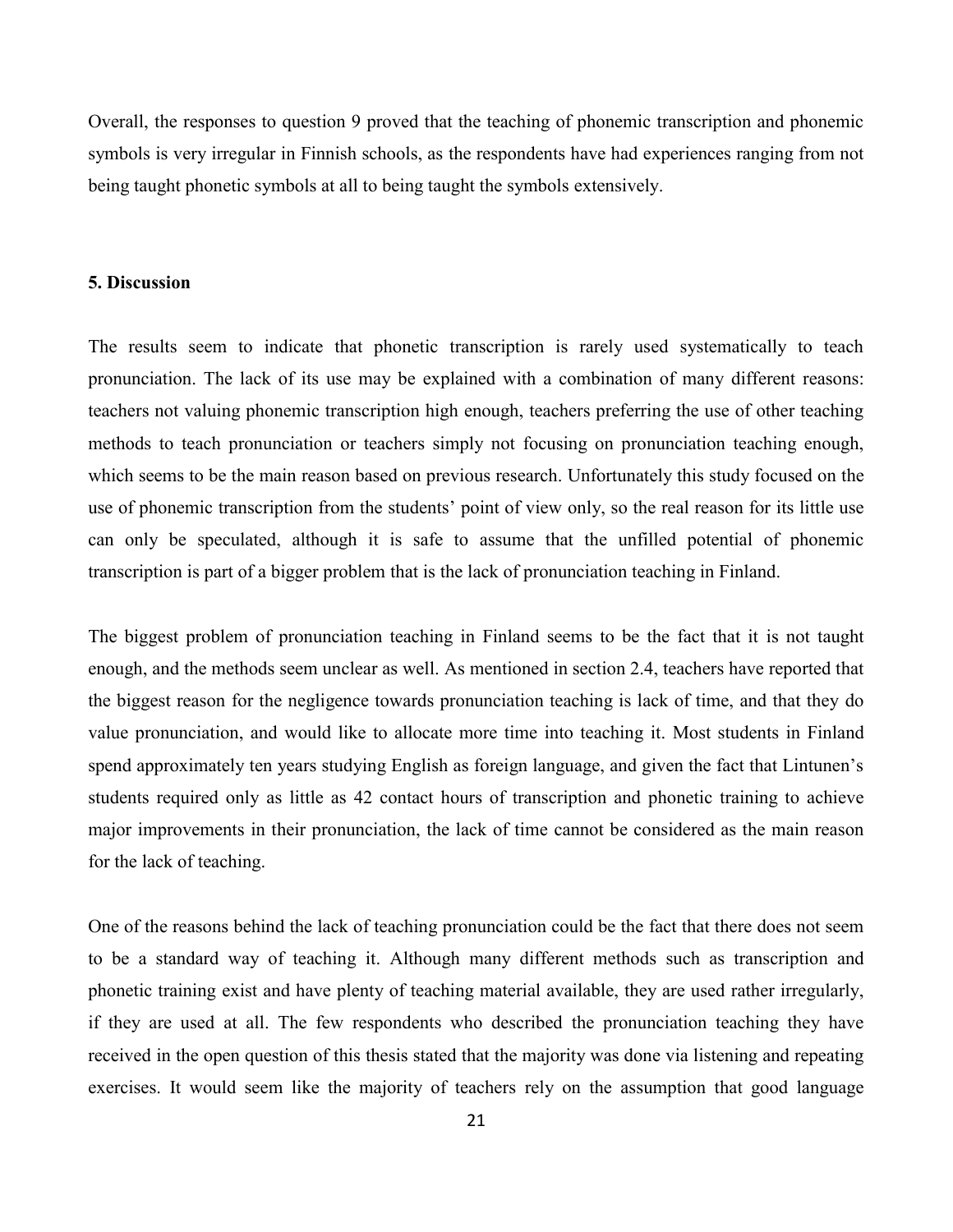learners are able to learn accurate pronunciation through listening, although an inept ear without the help of a point of reference or proper ear training (discriminating individual sounds) will not be able to pick up all the phonetic details of sounds. Another reason why phonetic training would be useful for language learners is the fact that the students and teachers often share the same first language in Finland, and with that language also a phonetic system, making accented speech more intelligible to them. Heavily accented speech that is clearly intelligible to a Finnish-speaking English teacher might not be intelligible at all to a native speaker of English. This could be one of the reasons why teachers do not seem to value the importance of advanced phonetic training.

Another possible reason for the lack of pronunciation teaching is the fact that pronunciation is one of the areas of language that are not tested or evaluated in the Finnish school system. The education of upper secondary school (lukio) is mainly a preparation for the matriculation examination, which does not include any exercises for pronunciation at all. Testing and evaluating each students' pronunciation is extremely time consuming, but only one exercise during the matriculation examination would greatly improve the importance of pronunciation teaching. The other areas of language are tested via grammar, vocabulary and writing exercises, but the entire communicative proficiency of the student is only tested via listening exercises. As teachers and students alike want to produce better results, allocating time, work and resources into pronunciation teaching, teaching that has no effect on the students' performance in school may not seem as important as allocating time into improving those areas that are regularly tested and evaluated, especially if the content is seen as an extra burden to the students (phonemic transcription for example), and if some pronunciation can be learned as a by-product of other areas of language. As can be seen in previous research as well, the lack of regulation in pronunciation teaching means that the amount and the methods of pronunciation teaching are often based on how much time and work the teaching is willing to sacrifice from other more meaningful areas. The lack of regulation also brings forth problems in the use of phonemic transcription, as a great number of words can have multiple different transcriptions depending on the accent used. Although RP English (Received Pronunciation, standard English accent) is considered by many as the standard English accent of research and education in Europe (Morris-Wilson, 2009), many teachers choose to teach their students the General American accent of English (GA) instead. The use of multiple accents in the classroom may cause some confusion among the students, especially if the accent used by the teachers differs from the accent used in teaching material. It is yet unknown if the curriculum reform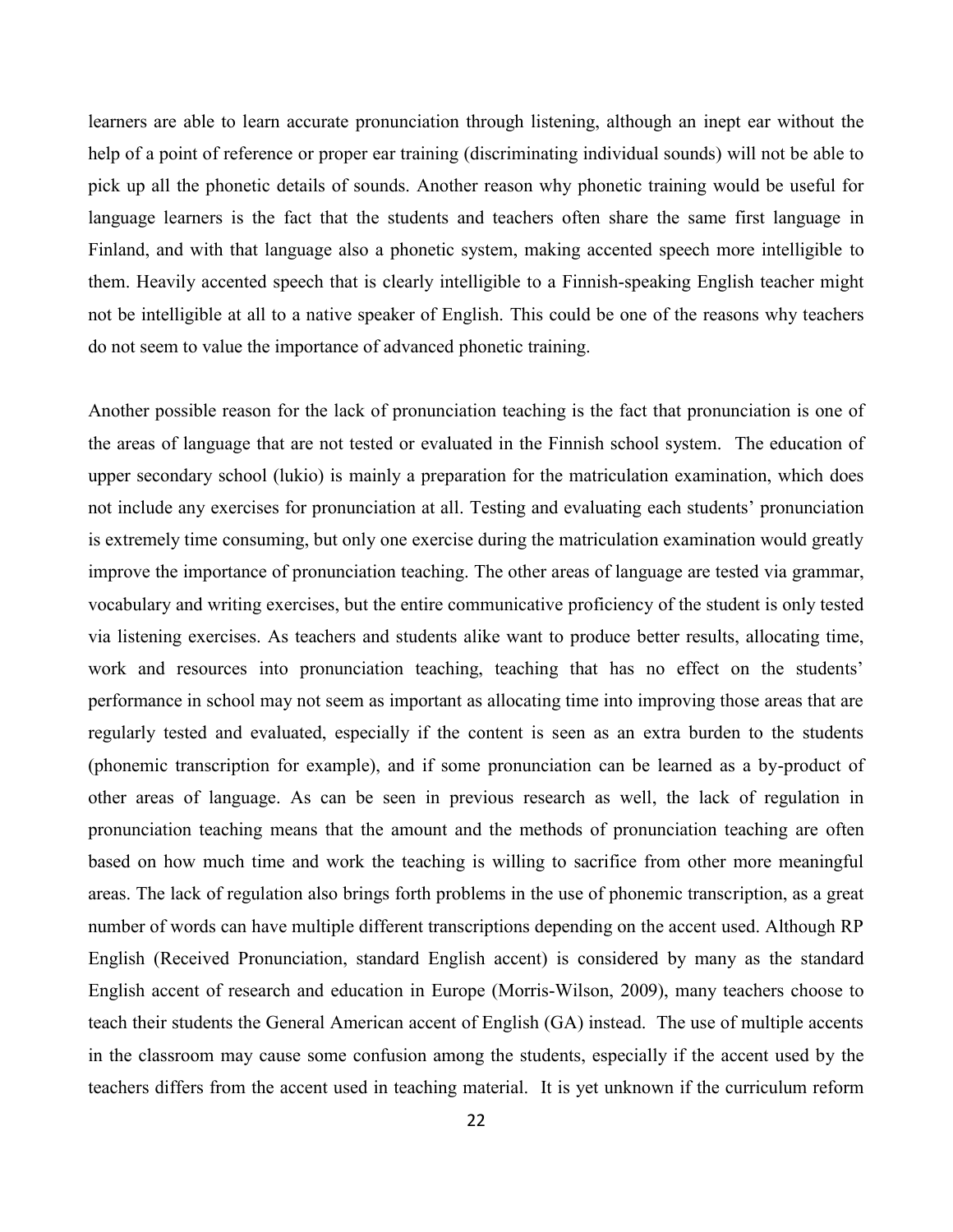of 2016 will bring more order and regulation into pronunciation teaching, but as can be seen from in the Common European Framework of Reference mentioned in section 2.4, the current system does not sufficiently specify, stress or emphasize pronunciation teaching and its methods.

# **6. Conclusion**

In conclusion, the thesis succeeded at answering all three research questions. Based on the data it produced, it can be said that phonemic transcription is not taught enough in Finnish schools. Its use as a teaching method is not regular or sufficient enough to allow students to use it adequately, especially when compared to the emphasis given to it in the teaching materials. Although the thesis offered a small amount of new information compared to previous research, it pointed out some major flaws that occur in pronunciation teaching today, and serves as a good starting point for possible future research. Future research is required mostly because of the obvious limitations of the study, as the thesis itself focused on the use of phonemic transcription from the students' point of view only. In reality, deciding on the use of transcriptions falls upon the teachers, the book publishers, the board of education and the universities responsible for training the teachers. The study itself produced more problems and open questions than solutions and answers, and those cannot be solved without knowing the stance and opinions of the aforementioned parties. Another reason why further research is required is the fact that researching as many different aspects of pronunciation teaching is one way of ensuring that pronunciation teaching gets the attention it requires. Recent research, for example Lintunen (2004) and Tegrujeff (2012a), unanimously suggest that pronunciation teaching in Finland is not reaching its full potential, and with a curriculum reform on the way, a reform, or at least a thorough inspection is required.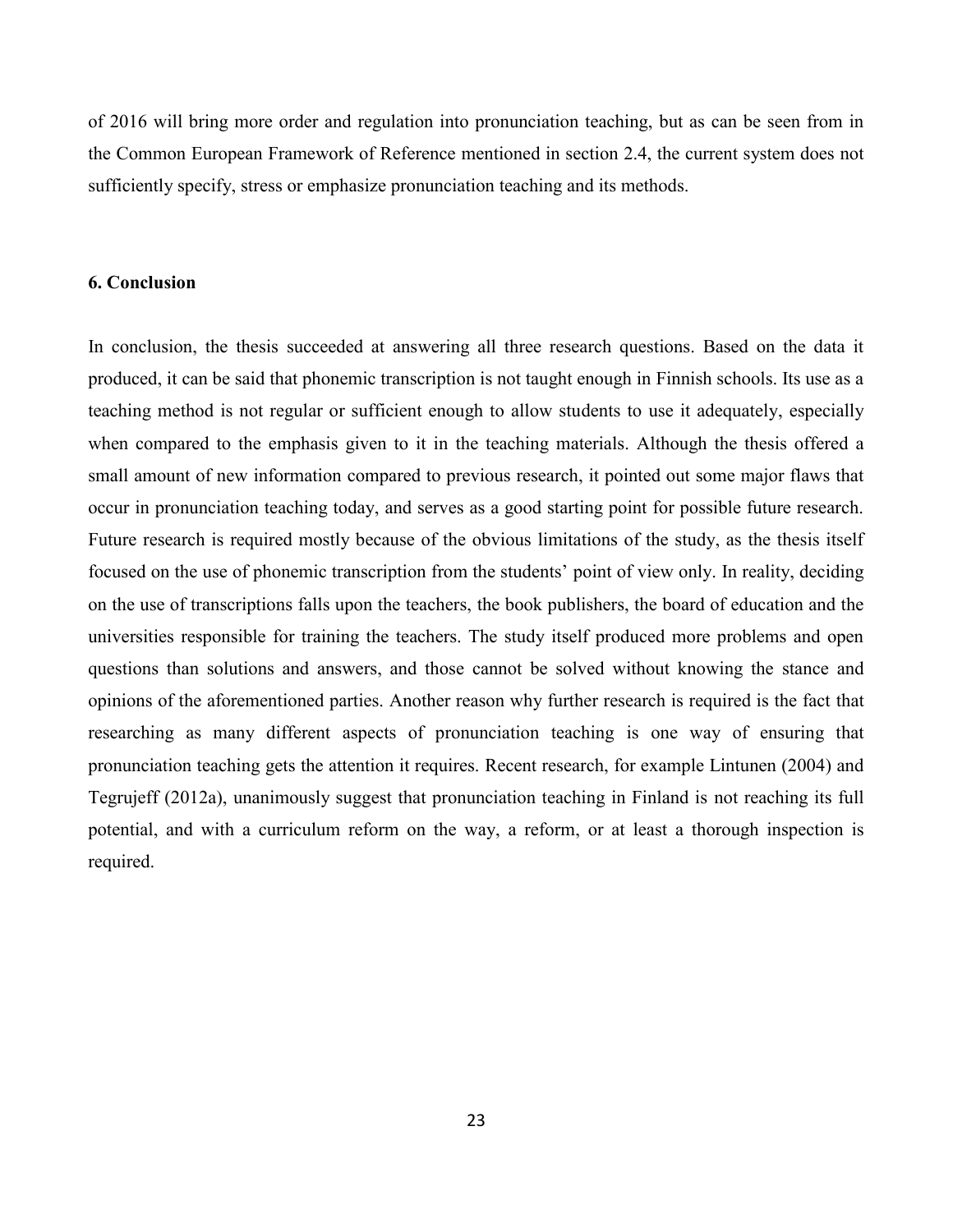## **7. List of references**

- Dufva, M. & Vauras, M. (2002). *Promoting at-risk pupils' foreign language literacy learning*. In L. Verhoeven, C. Elbro & P. Reitsma (eds.), *Precursors of functional literacy*. Amsterdam: John Benjamins. 317–337.
- Finnish National Board of Education. (2004). *National core curriculum for basic education 2004*. Vammala: Finnish National Board of Education.
- Gerhard, R.H (1964) *A suggested simple system of transcription for use by foreign students of standard American English*. In Abercrombie et al. (eds): 280-285
- *Handbook of the International Phonetic Association: A guide to the use of the International Phonetic Alphabet.* (1999). Cambridge, U.K.: Cambridge University Press.
- Higgins, J. (2002). *RP phonemes in the Advanced Learner's Dictionary.* Retrieved December 27, 2015. http://myweb.tiscali.co.uk/wordscape/wordlist/phonfreq.html

Iivonen, A. (1998). *Vieraan kielen fonetiikan opetuksen näkökohtia*. Helsinki: University of Helsinki

Lintunen, P. (2004). *Pronunciation and phonemic transcription: A study of advanced Finnish learners of English*. Turku: University of Turku.

Morris-Wilson, I. (2004). *English segmental phonetics for Finns*. Oulu: Oulu University Press.

Morris-Wilson, I. (2009). *English pronunciation exercises for Finns*. Oulu: Oulu University Press.

Suomi, K., J. Toivanen & R. Ylitalo (2008). *Finnish sound structure: Phonetics, phonology, honotactics and prosody*. Oulu: University of Oulu

Šuštaršič, R. (1997). *Contrastive error analysis of English phonemic transcriptions based on written and oral text presentation*. In Leather, J. & James, A. (Eds.) *New Sounds 97. Proceedings of the Third International Symposium on the Acquisition of Second-Language Speech*. Klagenfurt: University of Klagenfurt: 331-335

Tergujeff, E. (2010). *Pronunciation teaching materials in Finnish EFL textbooks*. In A. Henderson (ed.), English Pronunciation: Issues and Practices (EPIP): Proceedings of the First International Conference. June 3–5 2009, Université de Savoie, Chambéry, France. Université de Savoie: Laboratoire LLS. 189–205.

Tergujeff, E. (2012a) *English Pronunciation Teaching in Finland.* Jyväskylä: University of Jyväskylä

Tergujeff, E. (2012b). The English pronunciation teaching survey in Europe: Finland. *Apples – Journal of Applied Language Studies, 6*(1), 29-45.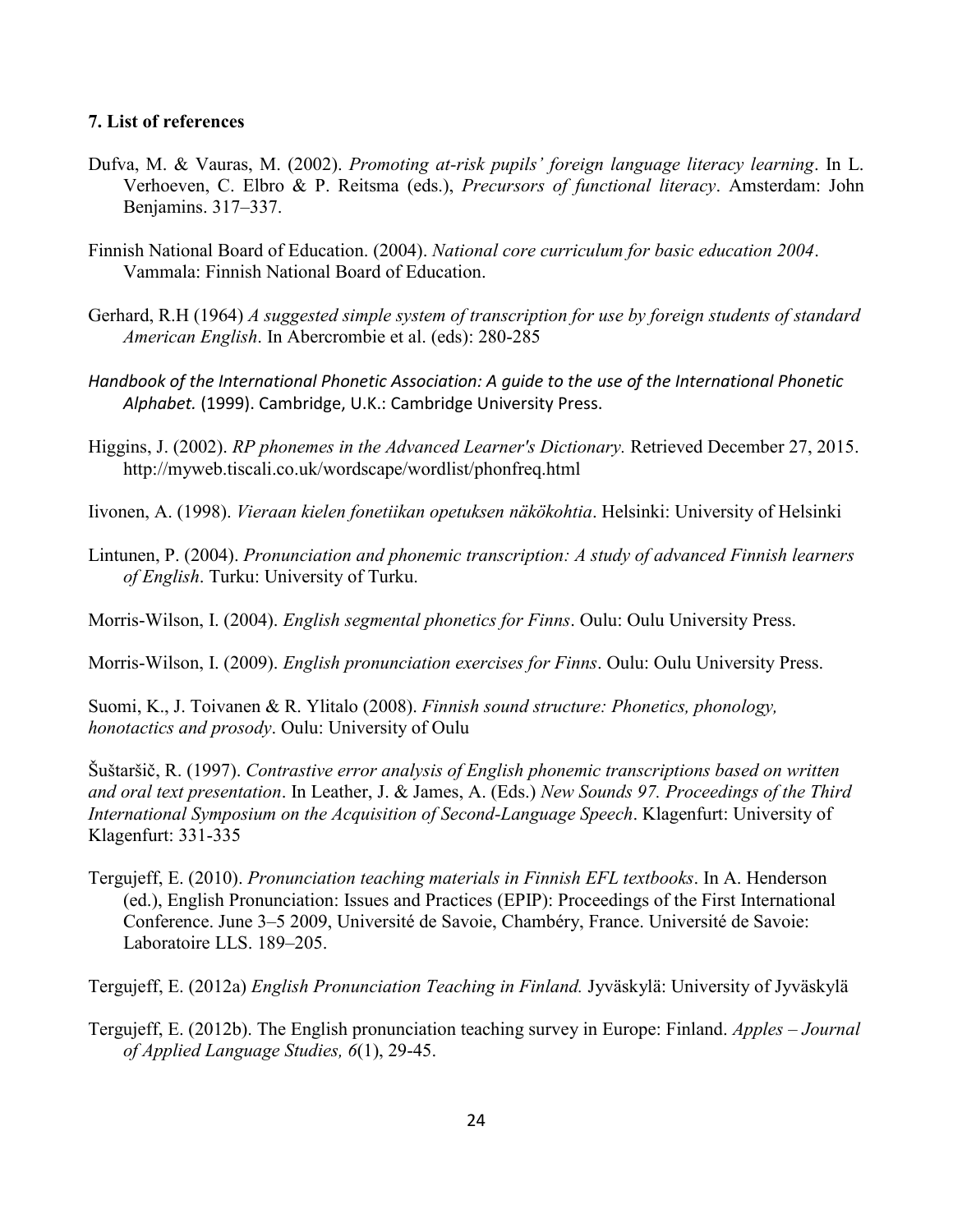Tergujeff, E. (2012c). English pronunciation teaching: Four case studies from Finland. *Journal of Language Teaching and Research, 3*(4), 599-607.

Wells, J. (1996). *Why Phonetic Transcription is Important*. Retrieved November 21, 2015. <http://www.phon.ucl.ac.uk/home/wells/whytranscription.htm>

Wells, J. (2005). *Phonetic Transcription and analysis.* Retrieved December 20, 2015: https://www.phon.ucl.ac.uk/home/wells/transcription-ELL.pdf

# **Attachments**

# **Appendix 1 – The questionnaire**

Foneettisen transkription käyttö englannin kielen opetuksessa

Tutkin foneettisen transkription käyttöä suomalaisessa koulujärjestelmässä. Foneettista/foneemista transkriptiota, eli tarkekirjoitusta, käytetään lähes poikkeuksetta jokaisessa englannin kielen oppikirjassa, ja sillä kuvataan vastaavan sanan lausumista erilaisilla foneettisilla symboleilla, esimerkiksi: /'ðɪs ɪz fɑː tu: ɪntəl'ektʃuəl fə mɪ/. Erityisen tuttua sen pitäisi olla oppikirjojen sanastoosuudesta, johon sitä on aina merkattu uuden opittavan sanan perään.

Alla olevaan kyselyyn vastaamalla autat minua saamaan enemmän selville enemmän transkription nykyisestä asemassa englannin kielen opetuksessa. Kyselyssä kartoitetaan vuosina 2010-2015 valmistuneiden ylioppilaiden saamaa opetusta sekä heidän kykyään ymmärtää foneettista transkriptiota. Vastaus tapahtuu täysin anonyymisti ja vie aikaa vain muutaman minuutin verran.

Vastaa siis kyselyyn, jos olet:

- Valmistunut suomenkielisestä lukiosta viimeisen viiden vuoden sisällä (2010-2015)

Mutta älä vastaa kyselyyn, jos olet:

- Opiskellut fonetiikkaa jossain muodossa lukiosta valmistumisen jälkeen (esim. kielet, logopedia, yms)

\*Required

Onko sinua opetettu lukemaan foneettista transkriptiota? \*

- Ei ollenkaan
- Muutamia merkkejä
- Useita merkkeiä
- $\circ$  \_Kaikki merkit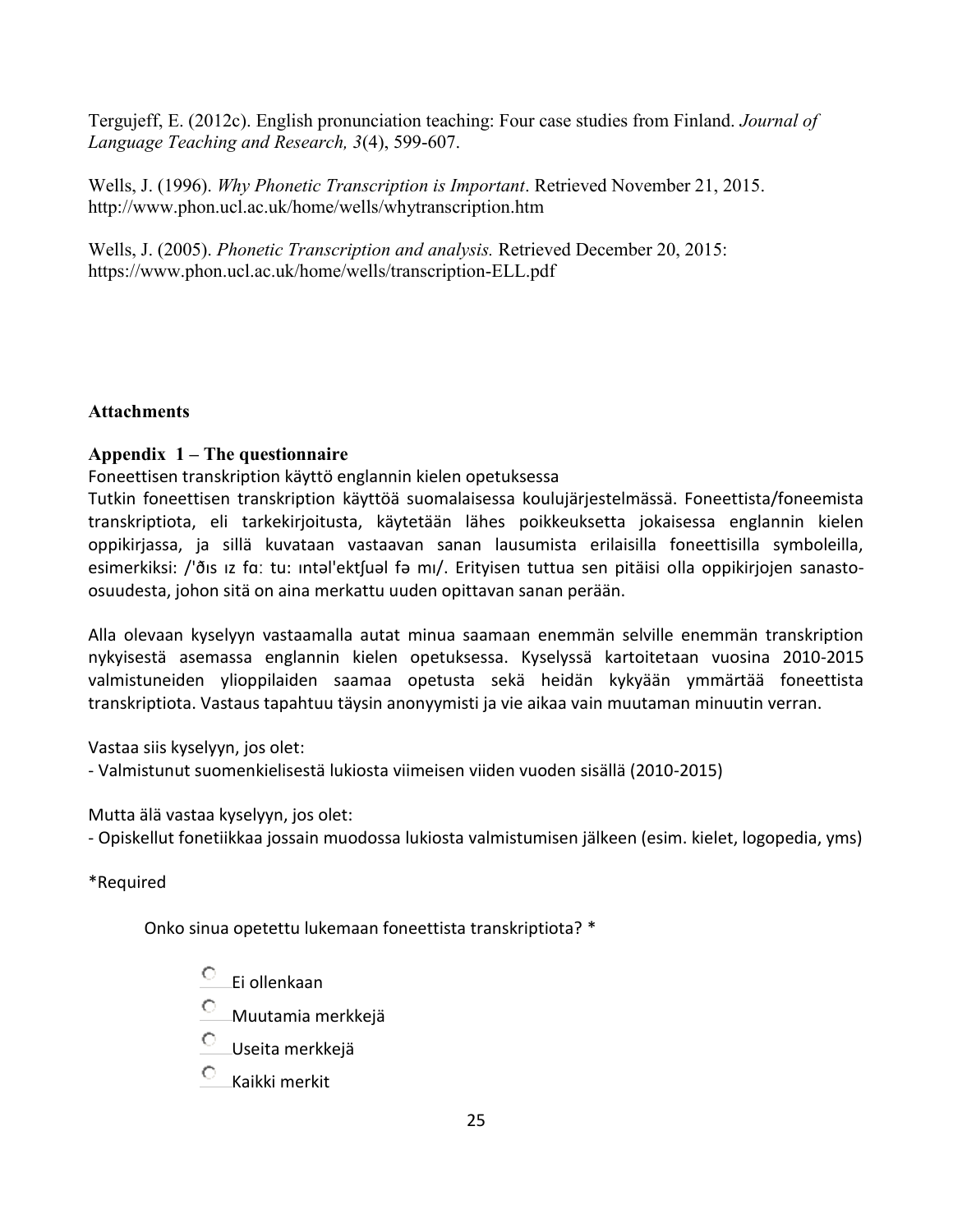Onko sinua opetettu vain lukemaan transkriptiota, vai myös kirjoittamaan sitä? \*

- $\overline{\mathsf{C}}$  Ei ole opetettu lukemaan
- $\overline{\mathbb{C}}$  Opetettu lukemaan
- $\overline{\mathbb{C}}$  Opetettu lukemaan ja kirjoittamaan

# Jos transkription opetusta on tapahtunut, sitä on tapahtunut



Koetko saaneesi tarpeeksi opetusta foneettisen transkriptiosta? \*



Koetko saaneesi tarpeeksi opetusta englannin ääntämisestä? \*

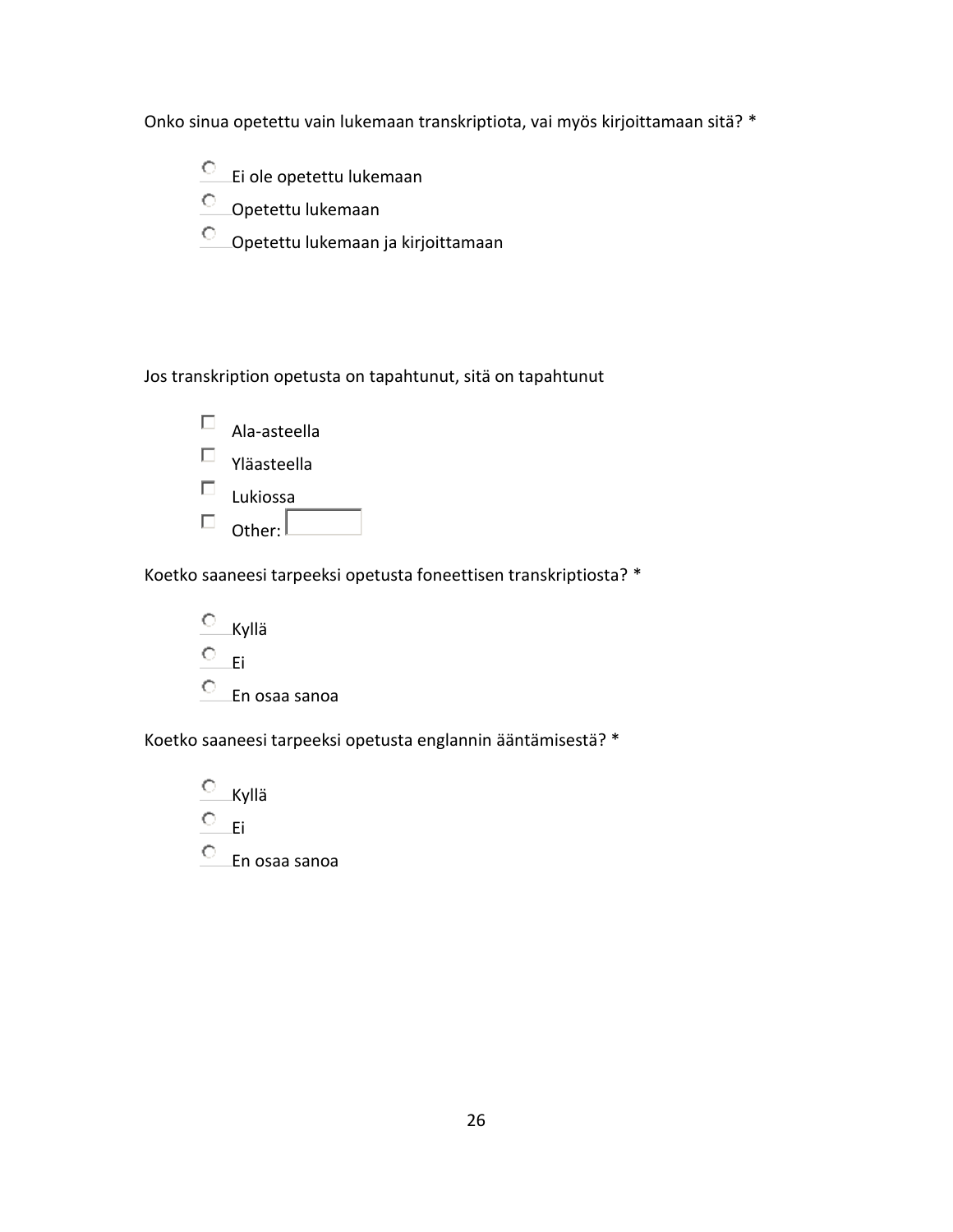Valitse ne symbolit, jotka sinulle on opetettu

 ð  $\Box$  d3  $\Box$  ŋ θ  $\Box$  $\Box$ <sub>t</sub>  $\Box$ <sub>3</sub>  $\Box$  p æ  $\Box$ <sub>s</sub>  $\square$  $\Box$  <sub>3:</sub>  $\Box$   $\sigma$  $\square$   $\wedge$  ə  $\square$  3:

**Valitse seuraavissa tehtävissä annettua sanaa vastaava transkriptio** Vain yksi vaihtoehto on oikein

thanks \*

 /θæŋks/ /thæŋks/  $\frac{C}{2}$ /3ænks/  $\overline{\mathcal{C}}$  /thænx/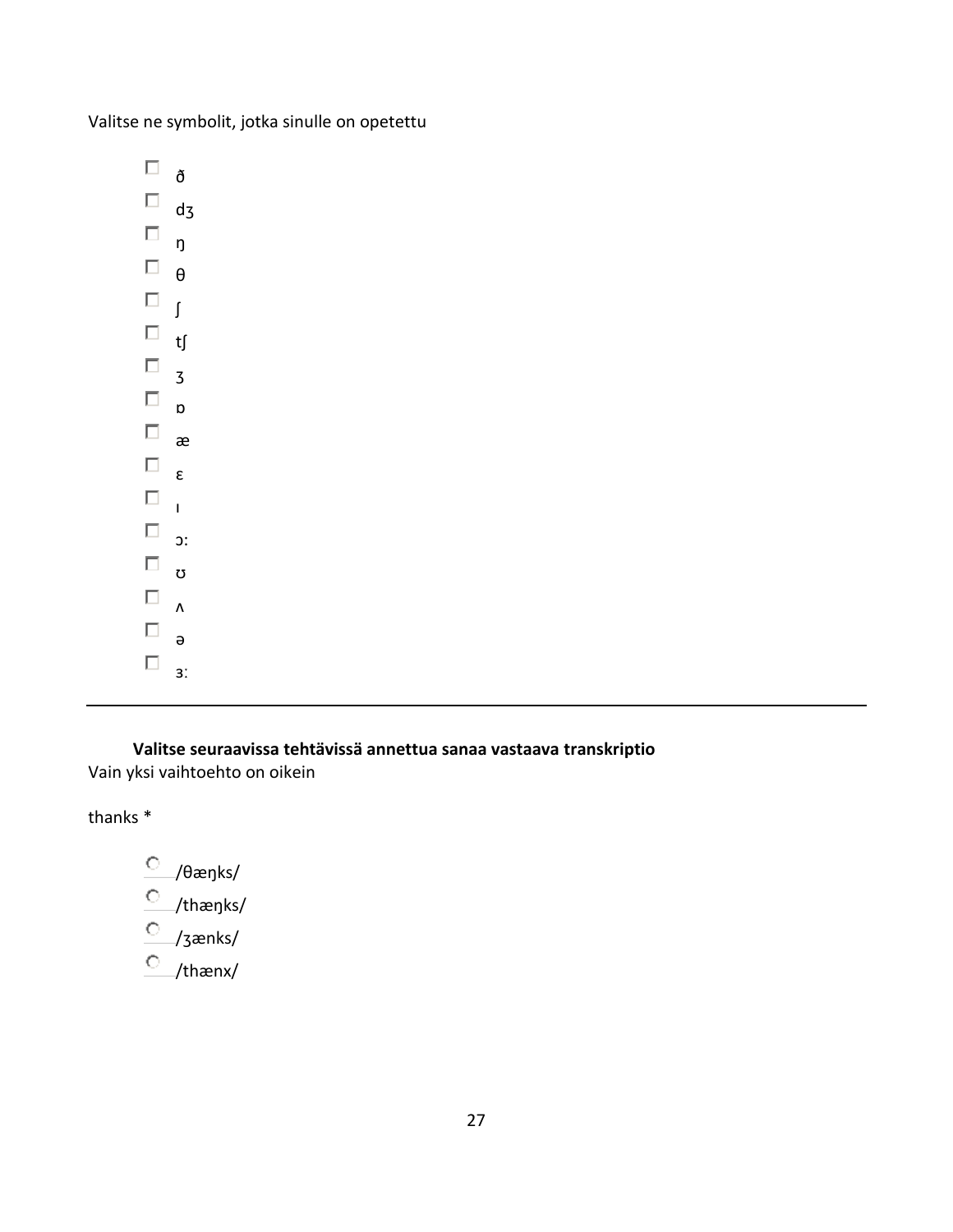measure \*

 $^{\circ}$ /теазә/  $^{\circ}$  /mesər/  $C$  /meʒə/  $\circ$  /meaʃə/

march \*

 $^{\circ}$ /mæ:z/  $\circlearrowright$ /maːtʃ/  $O$  /mʌtʃ/  $^{\circ}$ /mætʃ/

**Valitse seuraavissa tehtävissä annettua transkriptiota vastaava sana** Vain yksi vaihtoehto on oikein

/ðiːz/ \*

 $^{\circ}$  cheese  $^{\circ}$  these  $C_{\text{this}}$  $^{\circ}$ eyes

/əʊvə/ \*

 $_$  hover  $^{\circ}$  ever  $C$  fever  $^{\circ}$  over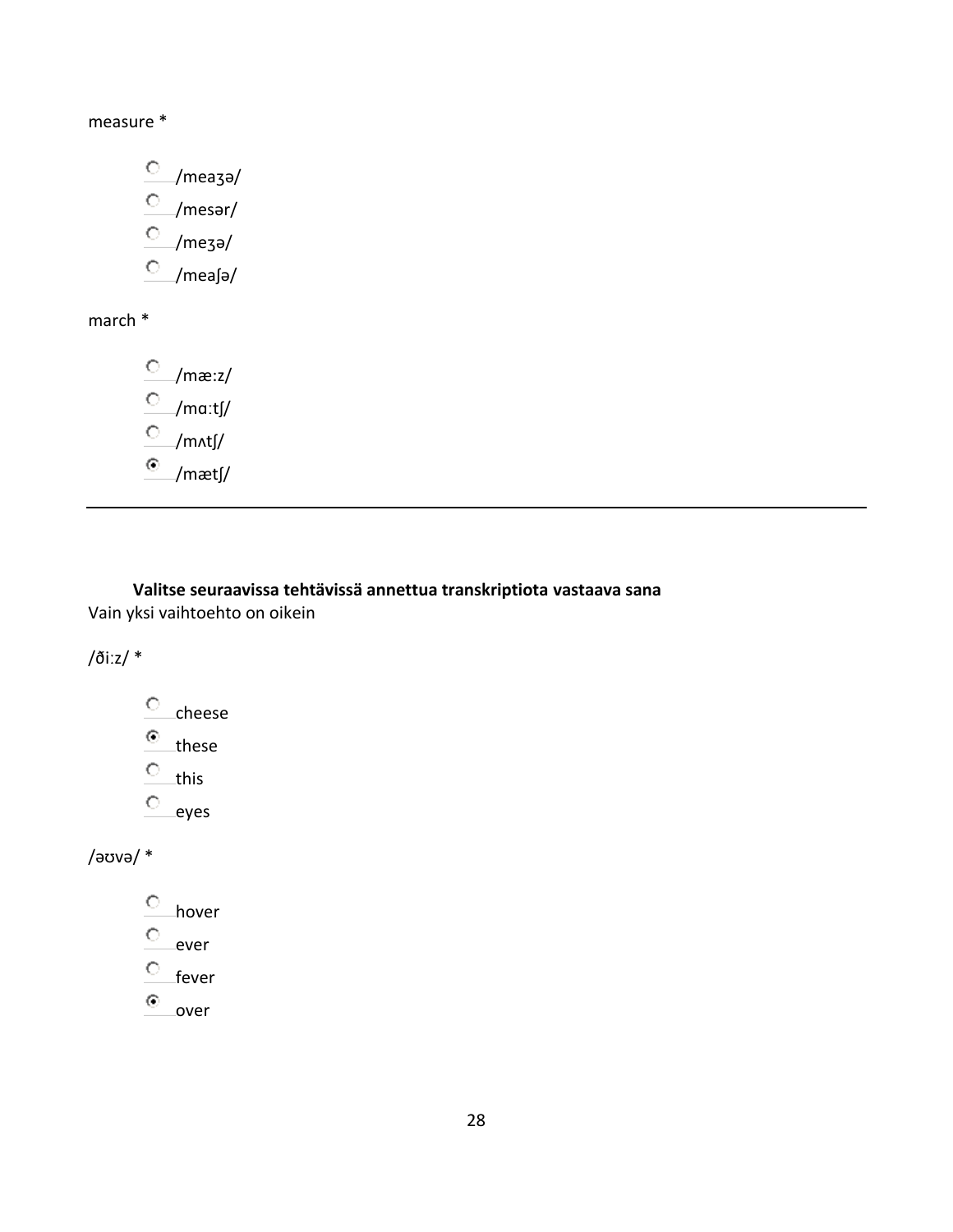| /ti:tsa/ $*$ |         |  |
|--------------|---------|--|
|              | teaser  |  |
|              | teacher |  |
|              | t-shirt |  |
|              | teeth   |  |

*Kerro lyhyesti omista kokemuksistasi foneettisen transkription käytöstä opetuksessa \**

# **Appendix 2 – Responses to the open question**

- 1. Ei opetettu lainkaan mutta opin jotenkin kirjasta
- 2. Liian vähäistä. Testin perusteella en pystynyt vastaamaan varmuudella yhteenkään
- 3. Ala-asteella opetettiin, mutta unohtuivat nopeasti. Niitä ei myöhemmin kerrattu, joten unohtuivat lähes täysin. Yleisestikin ääntämistä opetettiin liian vähän.
- 4. Kai näitä joskus on opetettu
- 5. En osaa laisinkaan.
- 6. Ei taidettu ottaa puheeksikaan tunneilla.
- 7. Ei koskaan opetettu, ainoastaan aiheuttanut ihmetystä kirjojen sivuilla. Tuskin opettajatkaan koskaan osannu näitä lukea. Ääntämistäkin opeteltiin ainoastaan opettajan perässä toistellen ja virheitä korjaillen, jos edes sitäkään.
- 8. Todella vähän on ollut ja sen takia varmaan oma englannin kielen lausuminen huonoa.
- 9. Huonoa
- 10. Aika vähäistä

11. Opettaja sanoi että tuossa on lausumisohjeet, lausui sanan muttei ikinä kertonut mitä yksittäiset "lausumismerkit" tarkoittivat

12. Joitain yksittäisiä ja satunnaisia kirjaimia on opetettu ääntämisen yhteydessä, hyvin huonolla menestyksellä. Ääntämistä on opetettu ennemminkin matkimalla opettajaa kuin foneettisen transkription avulla.

13. Muistikuvat opetuksesta ovat hatarat. Muistaakseni sitä on opetettu lähinnä tulkitsemaan ääntämisen tukena.

14. Aika vähäistä.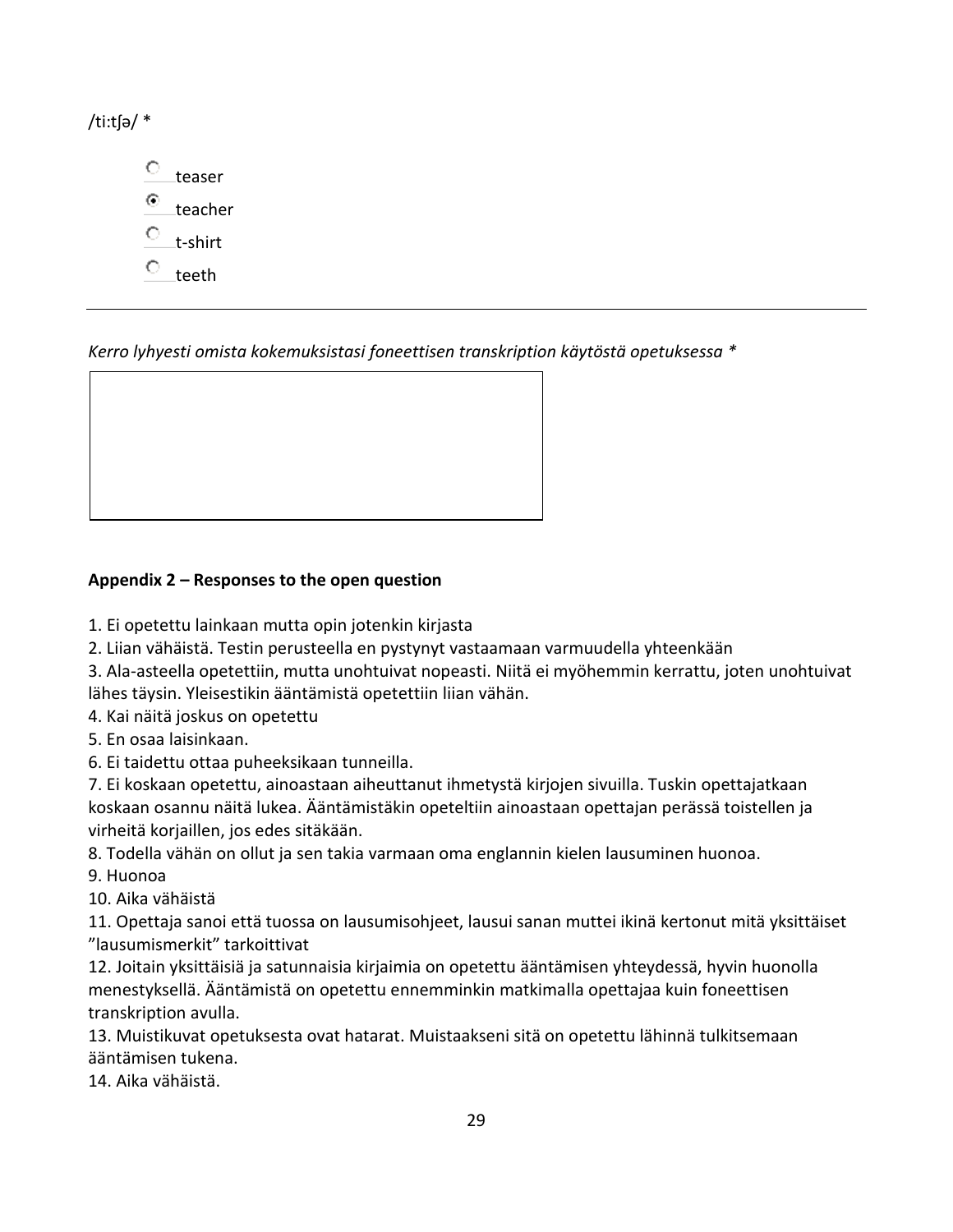15. Ala-asteella oli todella hyvä englanninopettaja, joka painotti ääntämistä. Kaikki mitä muistan on sieltä lähtöisin.

16. Sitä ei ole kovin paljoa painotettu. Esimerkiksi foneettisesta transkriptiosta kirjoitettuun muotoon ei ole kovin paljoa kokemusta. Sanat osaa lausua, mutta transkriptio pitää melkein arvata.

17. En osaa

18. Ei ole paljoa panostettu koulujen puolesta, voisi opettaa enemmän näitä

19. Ala-asteella käytiin vähän läpi

20. Muistan että meille on opetettu ala- ja yläasteella lukemaan ääntämisohjeita, mutta en osaisi kirjoittaa ääntämisohjeita sanoihin tai en luultavasti tunnistaisi ääntämisohjeita sanoja.

21. Foneettinen transkriptio ohitettiin usein ylä-asteella/lukiossa. Muistan juuri esimerkit sanojen vieressä. Kirjoissa oli vastaavanlaisia tehtäviä kuin tässä testissä, mutta ne ohitettiin nopeasti ja siirryttiin "tärkeämpiin".

22. Ei juuri opetettu, pari merkkiä neuvottiin ohimennen sivulauseen loppupuolella. Ei käytännössä otettu huomioon opetuksessa.

23. Opetettiin varmaan äänne kerrallaan sanoissa ja käytiin uudestaan läpi js joku sana oli vaikea, mutta ei koskaan ollu mitään tuntia erikseen, että nuita merkkejä oltais opiskeltu.

24. Ala-asreella perusteet ja ylä-asteella hieman kerrattu.

25. En osaa, enkä koe niitä tarpeelliseksi

26. Eipä ole kukaan opettanut. Itse opetellut asiat.

27. Hyvin vähän käytetty, muutamia symboleita käyty läpi ylä-asteella / lukiossa.

28. Minun oli hieman hankala vastata näihin kysymyksiin sillä oli niin vähän en osaa sanoa vastausvaihtoehtoja. Tähän syynä se että englannintunneillani on ehkä muistaakseni käyty näitä asioita mutta en ole koskaan niitä joutunut opettelemaan sillä olen asunut lapsena Yhdysvalloissa ja käynyt siellä myös koulua. Jolloin ääntämisasiat olen oppinut käytännön kautta natiivien puhujien kanssa.

29. Ei ole opetettu, kirjoissa noita oli mutta ei ollut motivaatiota opetella

30. Ei mitää

31. En ole opetellut

32. Eipä oo hirveästi kokemusta meikä pojalla. Ala-asteella muistan että kirjoissa oli näitä kiekuroita, mutta en minä niistä ymmärtänyt hölkäsen pöläystä. Rallienglantia senku rapatin menemään mitä sielusta irtosi.

33. Ei ole koskaan opetettu kunnolla, pari merkkiä silloin tällöin. Oman ääntämisen perusteella itseoppinut myös osan. Monesti vaikea ymmärtää varsinkin nuorempana oppikirjoista.

34. Ala-asteella joskus tuli kotitehtäviä näihin liittyen, muuta en muista tarkasti.

35. Muistan niiden olemassaolon kirjoissa. Tämä testi kuitenkin paljasti, etten todellisuudessa osaa niitä kauhean hyvin.

36. ei niihi kiinnitetty huomiota

37. Muutama esimerkki näytetty ja asia on unohdettu. Varmasti en osannut mihinkään näistä vastata.

- 38. Eipä niitä paljon opeteta
- 39. Aika vähäiseksi jäänyt.

40. Katseltu kuunteluharjoitusten yhteydessä

41. Koulussa ei ole panostettu opetukseen. Henk.koht. en ole kokenut niitä tarpeelliseksi, koska olen oppinut kielet korva kuulolta.